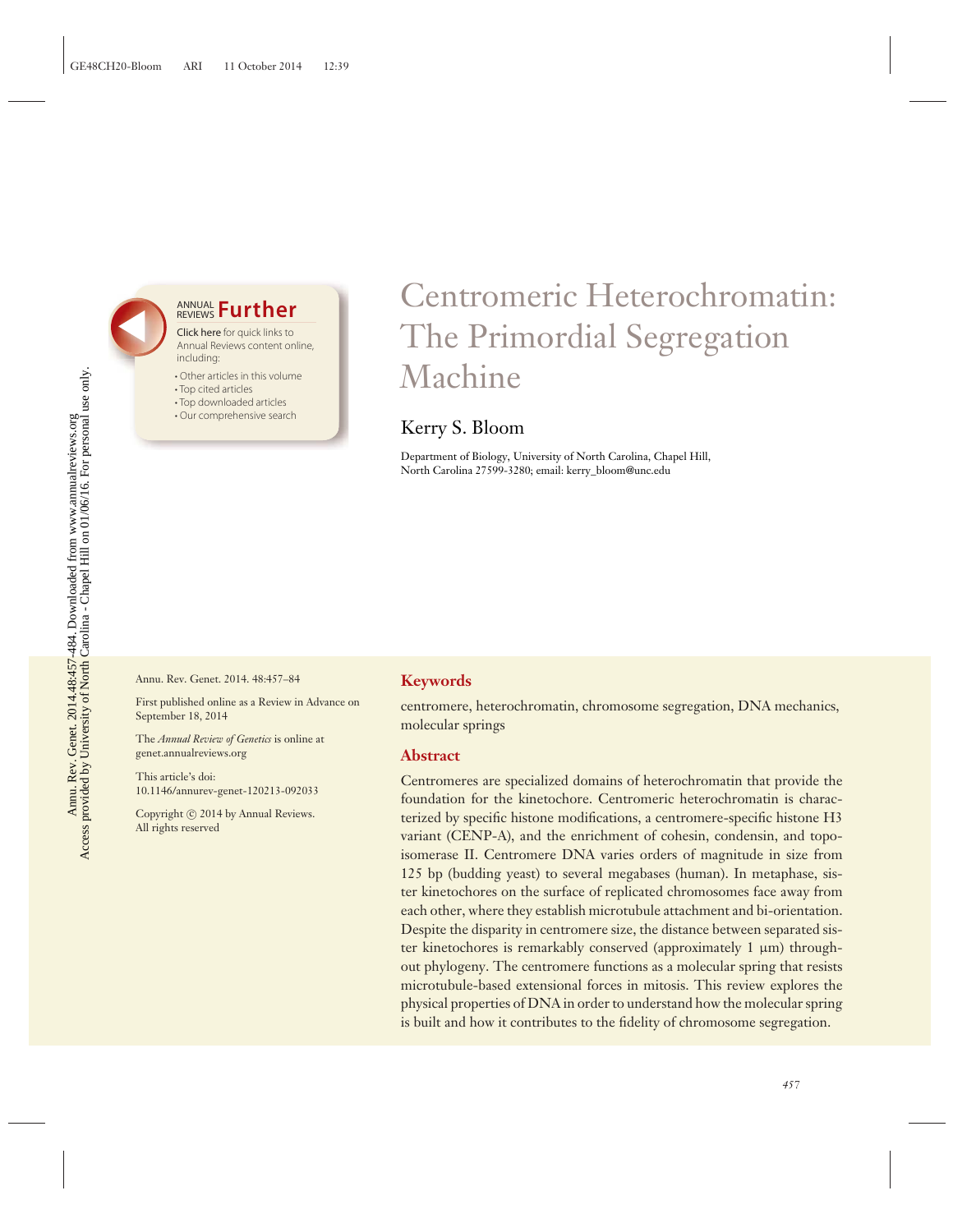# **INTRODUCTION**

The centromere is the primary constriction observed in condensed chromosomes during mitosis and provides the site of assembly for the kinetochore. The primary constriction on condensed chromosomes was first documented by Walther Flemming (44). Almost 100 years later, a description of the specialized disc-shaped kinetochore emerged: a proteinaceous structure found at the periphery of the centromere derived from electron micrographs of fixed specimens (15, 80). The identity of centromere and kinetochore proteins hinged serendipitously on the discovery of centromere-specific autoantibodies in sera of patients with an autoimmune disease scleroderma (14, 46, 103, 104). More than 100 kinetochore proteins have since been identified (10, 159, 174). They are organized minimally into five to six key complexes within the kinetochore and are largely conserved from yeast to mammals. Centromere DNA was first cloned and sequenced in the early 1980s (24, 43). In contrast to the high degree of protein conservation among diverse kinetochores, centromeres range from 125 bp of unique DNA in the budding yeast *Saccharomyces cerevisiae* to several megabases of repetitive DNA in *Homo sapiens* (**Figure 1**) (reviewed in 147). There are numerous features that distinguish centromeric heterochromatin from chromosome arms;

|                 | <b>Centromere DNA size</b>                                      |                                                                     | Kinetochore<br>separation in mitosis                             |
|-----------------|-----------------------------------------------------------------|---------------------------------------------------------------------|------------------------------------------------------------------|
| S. cerevisiae   | 0.125 kb                                                        | $0.04 \mu M$                                                        | 800 nm                                                           |
| C. albicans     | $3-4$ kb                                                        | $0.15 \mu M$                                                        | $\sim$ 800 nm                                                    |
| S.pombe         | 10 kb                                                           | $0.23 \mu M$                                                        | $~1,000$ nm                                                      |
| D. melanogaster | 200-500 kb                                                      | $1 - 1.65 \mu M$                                                    | $~1,000$ nm                                                      |
| H. sapiens      | 500-1,500 kb                                                    | $2.8 \mu M$                                                         | $~1,000$ nm                                                      |
| <b>Scaling</b>  | 10 <sup>3</sup><br>Hs<br>kb<br>Dm<br>$Ca$ Sp<br>Sc<br>$10^{-1}$ | Hs<br>10 <sup>1</sup><br>Dm<br>nm<br>$S_c$ $Ca$ $Sp$ ,<br>$10^{-2}$ | 10 <sup>0</sup><br>Hs<br>Dm<br>Sp<br>Sc<br>Ca<br>nm<br>$10^{-1}$ |

#### **Figure 1**

Physical properties of centromere DNA. Centromere DNA size is defined as the region of DNA required for the segregation function in a variety of organisms.  $R_g$  is the radius of the random coil (radius of gyration) defined by  $R_g^2 = n \times (2L_p)^2/6$ .  $L_p$  is the persistence length of the polymer, and *n* is the number of segments (total DNA contour length *L*c/*L*p) (61). Kinetochore separation is the distance between sister kinetochores observed experimentally in a number of organisms [budding yeast, *S. cerevisiae* (118); fission yeast, *S. pombe* (32); worm, *C. albicans* (94); *Drosophila melanogaster* (160); and human, *H. sapiens* (132)]. The bottom graphs highlight the scaling (ordinate) of DNA (four orders of magnitude), radius of gyration (three orders of magnitude), and kinetochore separation (constant) throughout phylogeny (abscissa).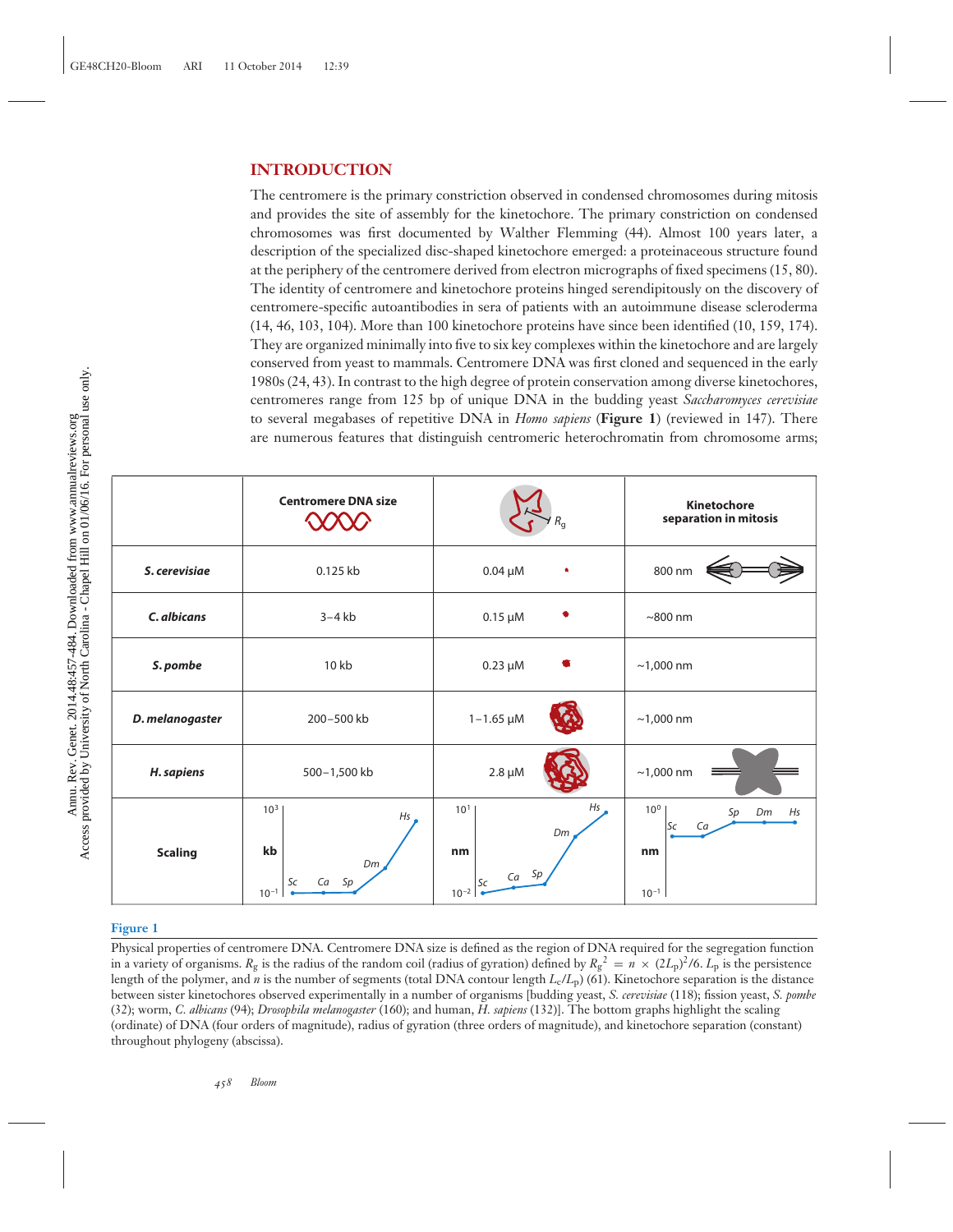however, the chromatin organization and the divergence of centromeres throughout phylogeny are outstanding questions in the field. In this review, we explore conserved features of centromeric chromatin organization and evidence for the proposal that the centromere is the primordial segregation machine, preceding the evolution of kinetochore and spindle microtubules.

#### **Why Heterochromatin versus Euchromatin at Centromeres**

Euchromatin is an open chromatin state that enhances accessibility to transcription complexes. Heterochromatin, far from simply being a compaction state, provides a mechanism for recruiting and spreading components across large distances in DNA space (59, 60). To appreciate this aspect of heterochromatin we need to compare DNA length to nuclear volume. In a typical human diploid cell, two meters of DNA reside in an approximately 10-μm-diameter nucleus. The DNA is also very skinny (2 nm), which works in favor of chromatin-packaging strategies. The volume a random coil of DNA adopts in the absence of cellular material can be estimated from its radius, known as the radius of gyration  $(R_g)$  (**Figure 1**). For the mammalian genome,  $R_g$  =  $(\sqrt{N}/6)$ 2*L*<sub>p</sub> = 130 nm, equivalent to a volume of ~10<sup>7</sup> μm<sup>3</sup> (4/3π*R*<sub>g</sub><sup>3</sup>). In a typical cell, nuclear volume is approximately 500 μm<sup>3</sup> (4/3π 5 μm<sup>3</sup>). Thus, chromatin is compacted on the order of 2  $\times$  10<sup>4</sup>. The volume of DNA polymer (excluded volume) is approximately 6  $\mu$ m<sup>3</sup> ( $\pi r^2 h$  =  $\pi$  \*1 nm<sup>2</sup> \* 6 m) or only 1% of the nuclear volume. These estimates exclude cellular mechanisms that distinguish euchromatin versus heterochromatin. It is not packaging per se that is challenging to understand, it is the organization of functional domains. The subnuclear organization of genes into various domains, or bodies, is indicative of spatial segregation according to function. Active genes are often clustered to the nuclear periphery, whereas tRNA genes are frequently associated with the nucleolus (73, 84). Mechanistically, chromosome domains entrapped by cohesin bring regulatory domains adjacent to transcription start sites (35, 36, 120), whereas condensin binding to polymerase III transcription factors functions to cluster tRNA genes (65). With respect to the centromere, information about microtubule attachment at one kinetochore is transferred across centromeric heterochromatin to its sister kinetochore as a mechanism for force balance and tension sensing that is critical for chromosome segregation fidelity. In this situation, the pair of sister kinetochores and centromeric heterochromatin make up a single unit with structural/mechanical integrity. Remarkably, centromere DNA spans more than four orders of magnitude (from yeast to human), yet the physical separation between kinetochores is highly conserved (**Figure 1**). How the transmission of force is managed over the vast range of DNA size is critical for understanding the basis for faithful chromosome segregation. An evolutionarily conserved pathway [spindle assembly checkpoint (SAC)] (105) monitors the status of the kinetochore microtubule attachment site, including the presence or absence of a microtubule and whether tension is generated between sister kinetochores. In the absence of attachment and/or tension, chemical signals are generated that invoke the SAC. These signals relay the status of occupancy and/or tension at the kinetochore to master regulatory kinases that drive cell cycle progression (105). Additionally, there are mechanisms for correcting erroneous attachments, providing the opportunity for sister kinetochores to establish bi-orientation. The error-correction mechanisms and how the cell promotes stable versus unstable microtubule attachment in response to the state of each sister kinetochore are embedded in the structure of the kinetochore and the centromeric heterochromatin. The folding of megabases of centromeric heterochromatin (in the case of humans) into a highly compact and organized structure is better suited for transmitting mechanical force than the more open, disordered euchromatin. Protein machines acting as compactors, loopers, and topology adjusters are integral to mechanisms that convert the DNA random coil into a mechanical tension sensor suitable for transmission of microtubule-based spindle force.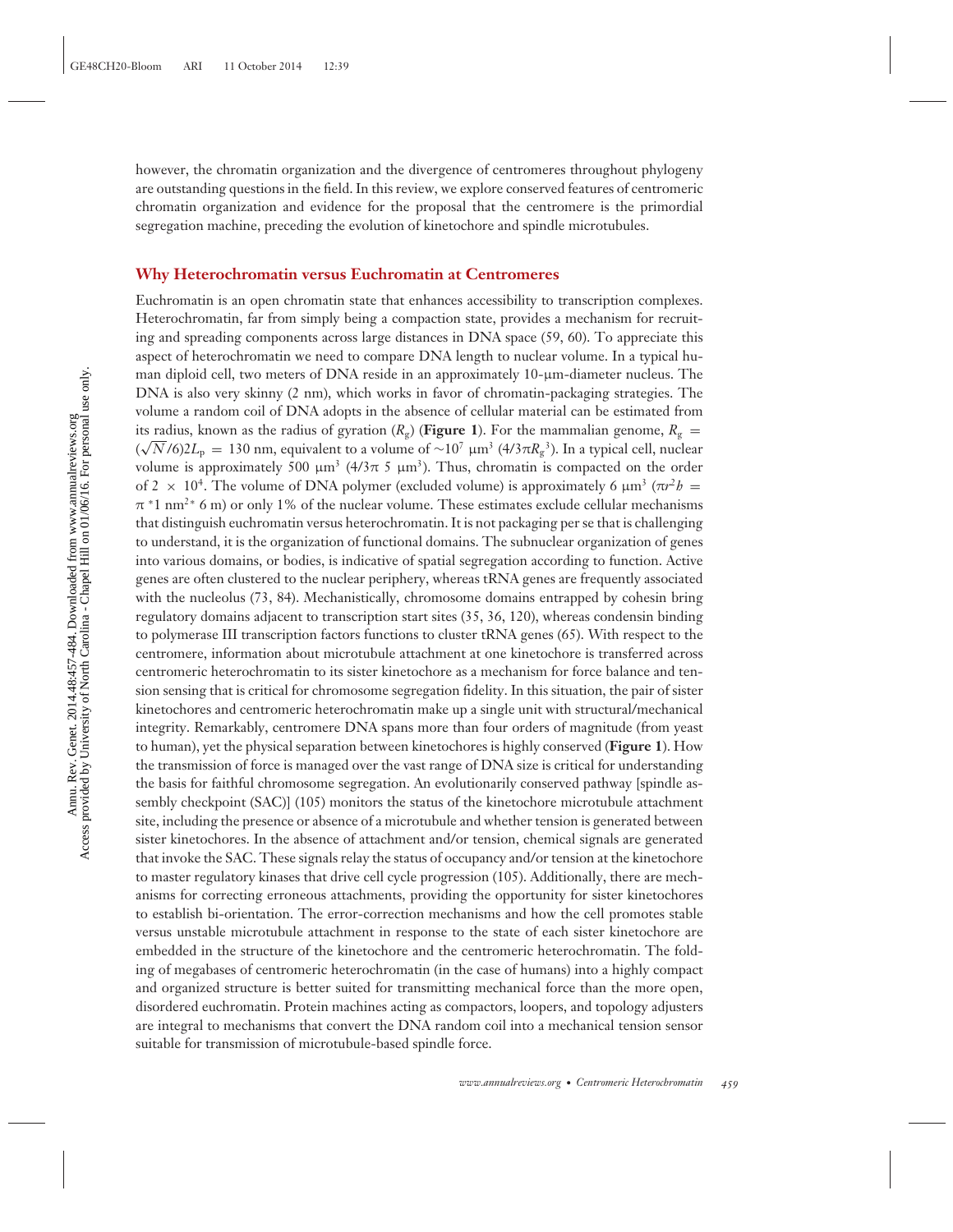### **Heterochromatin Organization: Transcription from Repetitive DNA**

Heterochromatin is traditionally thought of as a means for setting boundaries between transcribed regions, as well as for providing an environment conducive to centromere function. One of the hallmarks of centromeric heterochromatin is the enrichment of simple sequences and repetitive DNA (68). In mammals, the centromere is marked by hierarchical repeats of  $\alpha$ -satellite DNA. α-Satellites are a tandemly repeated array of a 171-bp monomeric unit. In fission yeast, the centromere region is characterized by large repeat structures (imr and otr) surrounding a unique centromere central core (23, 108). The extent of spreading and degree of compaction of centromeric heterochromatin is highly regulated. Transcription from repeat elements is part of this regulatory mechanism and provides a framework for assembly and maintenance of heterochromatin (59, 90). Increasing the stoichiometry of small noncoding RNAs through increased rates of transcription of mouse satellite leads to cell cycle delay, a decrease in heterochromatin compaction, and, likely, errors in chromosome segregation (75). Centromeric heterochromatin also represses transcription at the microtubule attachment site and is crucial for segregation function (50, 66). In budding yeast, modulation of transcription levels through the 125-bp CEN DNA leads to a marked increase in chromosome missegregation (70, 114, 115). In addition to the regulatory role of small RNAs, the act of transcription and topological consequences thereof may contribute to centromere function. However, as discussed below, phylogenetic studies of evolutionary new centromeres (ENC) reveals that satellite DNA accumulation follows centromere formation (112). It is therefore unlikely that number or physical arrangement of DNA repeats contributes to the mechanical coupling between sister chromatids. The accumulation of repeat sequences in the pericentromeres provides mechanisms through RNA function for creating and maintaining heterochromatin boundaries.

# **Pericentromeres Are Enriched in Condensin and Cohesin**

The structural maintenance of chromosome (SMC) proteins cohesin and condensin are enriched at the pericentric region in a number of organisms (27, 39, 86). SMC proteins assemble into complexes that adopt a ring-like conformation (72, 109). The backbone of the ring is formed by the SMC proteins themselves (MukB in bacteria, Smc2 and Smc4 in *S. cerevisiae* condensin, and Smc1 and Smc3 in *S. cerevisiae* cohesin). In eukaryotes, the SMC monomer is folded in an antiparallel coiled coil. At one end, the two monomers associate to form a hinge, and at the other end is an ATP-binding head domain. Closure of the ring at the head domain is carried out by proteins known as kleisins, including Scc1 (also known as Mcd1) and Brn1. Each dimer is associated with additional proteins [e.g., Ysc4, Ycg1, Scc3 (also known as Irr1), Rad61, and Pds5] at the head domain to form a functional complex in vivo. Condensin, cohesin, and topoisomerase II are approximately threefold enriched in the 30–50 kb of DNA surrounding the budding yeast centromere (6, 27, 39) relative to the bulk of the genome. An attractive hypothesis is that cohesin, by physically entrapping sister chromatids, is responsible for the resistance between bi-oriented sister kinetochores in mitosis. Consistent with this, most cohesin dissociates from mammalian chromatin via the prophase pathway (93, 165), but a small population, enriched at the centromeric region, remains on chromatin until the onset of anaphase. Studies in budding yeast challenged this hypothesis by observing well-separated sister centromere DNA occurring frequently during metaphase (56, 69, 118, 152). How could proteins that specifically bind DNA together be enriched in a region where the DNA is both separated and transiently together? This apparent contradiction can be resolved if sister kinetochore microtubules stretch the centromeres into a cruciform structure in which each sister centromere lies at the apex of an intramolecular DNA loop while sister chromosome arms are paired via intermolecular cohesion. The cruciform structure serves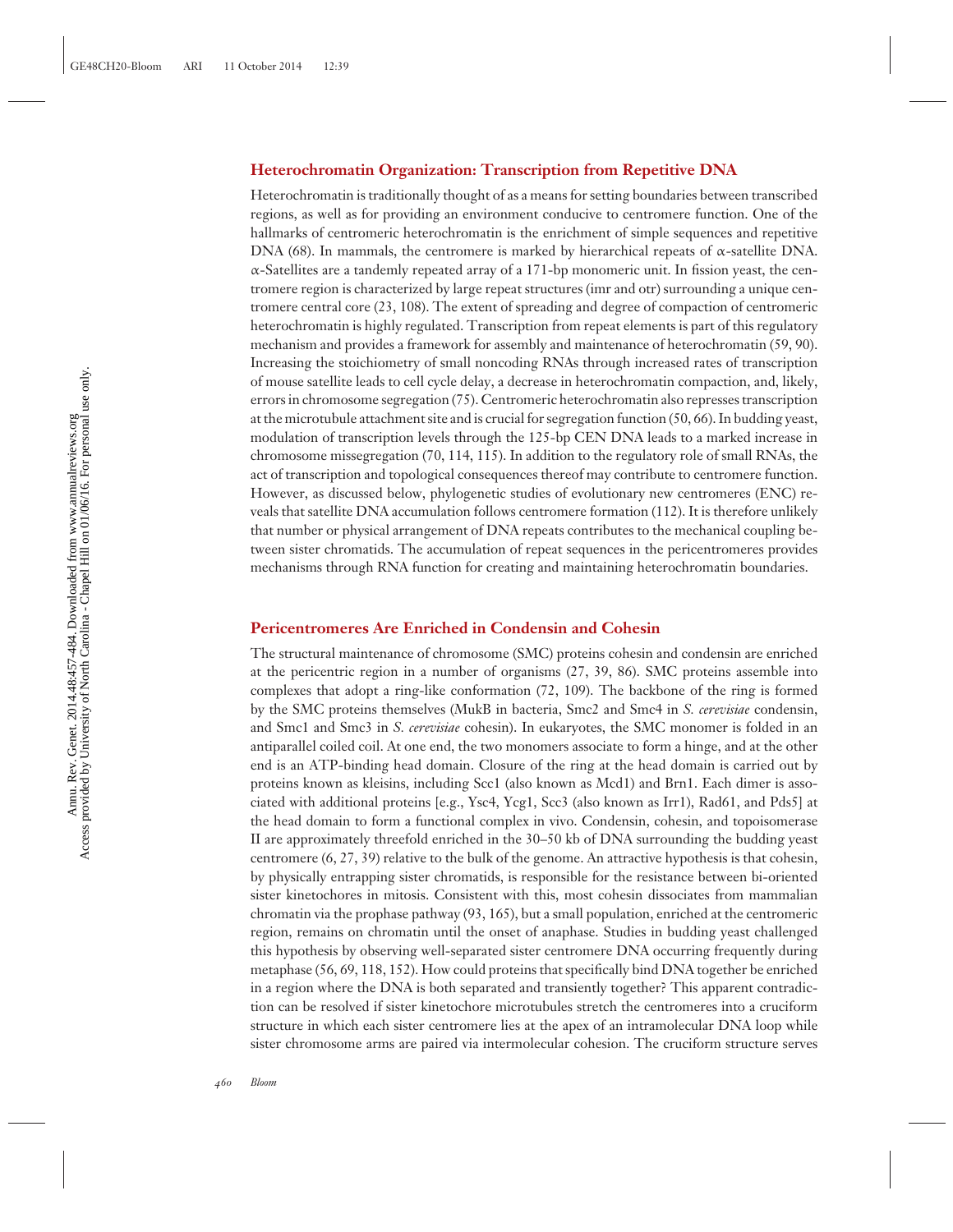to orient the centromere (and therefore the kinetochore) on the outer-face of the chromosome, facing toward the spindle pole of the segregation apparatus (142, 175). Cohesin is radially displaced from the microtubule axis, indicating a more complex organization that can be accounted for in simple models (**Figure 2**).

To gain insight into how these SMC architectural proteins might be organized to resist spindle forces in mitosis, we turn to their organization in compacting ribosomal DNA in the actively transcribed nucleolus. A major site of repeat sequences in all organisms is the nucleolus. The budding yeast nucleolus contains 100–200 copies of a 9.1-kb rDNA repeat (∼1–2 Mb) together with approximately a threefold greater concentration of cohesin and condensin relative to RNA polymerase II transcribed genes (4, 28, 48). The nucleolus is also a repository of several cell cycle regulatory complexes (7, 129). Condensin plays a fundamental role in rDNA segregation (28) and is coupled to one of these cell cycle regulatory complexes (FEAR) to ensure the timely segregation of rDNA prior to cytokinesis. Condensin recruitment to rDNA depends upon monopolin (including Csm1 and Lrs4) Fob1 and is negatively correlated with levels of RNA polymerase I transcription (78, 79). Condensin also binds tRNA gene transcription complexes and promotes clustering of tRNA genes (65). Furthermore, these tRNA genes are clustered to the nucleolus, dependent on *CBF5*, a gene implicated in centromere function (84).

The concentration of cohesin is dynamically equilibrated between the nucleolus and pericentric heterochromatin. Reduction of pericentric cohesin (via *mcm21* deletion) leads to increased nucleolar levels, whereas reduction of nucleolar cohesin (via *sir2* deletion) leads to increased pericentric levels (143). Enrichment to the pericentromere depends upon the kinetochore, but what restricts these proteins to the 30–50-kb region surrounding the centromere is not clear. Because the rDNA repeats are enriched for condensin and cohesin, other repeats might similarly be enriched for these SMC proteins and thereby account for their enrichment in pericentromeric regions. The major repeated DNA sequences in yeast are the subtelomere repeats, LTRs (long terminal repeats of 300–400-bp bracketing retrotransposons, 429 total), and tDNA genes (307 total). LTRs and tDNA genes are enriched 1.8 times in the 50-kb region surrounding the centromere, relative to their concentration in the remainder of the genome. The enrichment of tDNA in the pericentromere and the recruitment of condensin to tRNA transcription factors provide a mechanism for restricting condensin to this functional domain. The enrichment of repeat sequences within the pericentromere may also provide the structural basis for partitioning condensin to the spindle axis and the radial displacement of cohesin (142, 143). Thus, the repeat sequences, although not directly involved in mechanosensing of the kinetochore microtubule attachments, may contribute indirectly to structure via their role in concentrating and partitioning proteins such as cohesin and condensin.

#### **Heterochromatin Function: Making an Elastic Material**

Centromeric heterochromatin is distinguished from heterochromatic regions along chromosome arms principally by the degree of compaction and enrichment of cohesin and condensin. Many of the histone modifications are shared with transcriptionally silenced regions (55). The centromerespecific histone H3 variant, CENP-A, resides at the CEN DNA in budding yeast (**Figure 2**) (145) and is interspersed with methylated histone H3 (mono- and dimethylation of lysine 4 and di- and trimethylation of lysine 36) in centromeres of multicellular organisms (8, 9, 13, 53). Centromere heterochromatin provides three functions in chromosome segregation: to serve as the template for kinetochore formation and microtubule attachment to the mitotic spindle; to link separated sister kinetochores; and to translate the state of kinetochore microtubule attachment between sister kinetochores. The kinetochore constituents and specificity of formation have been addressed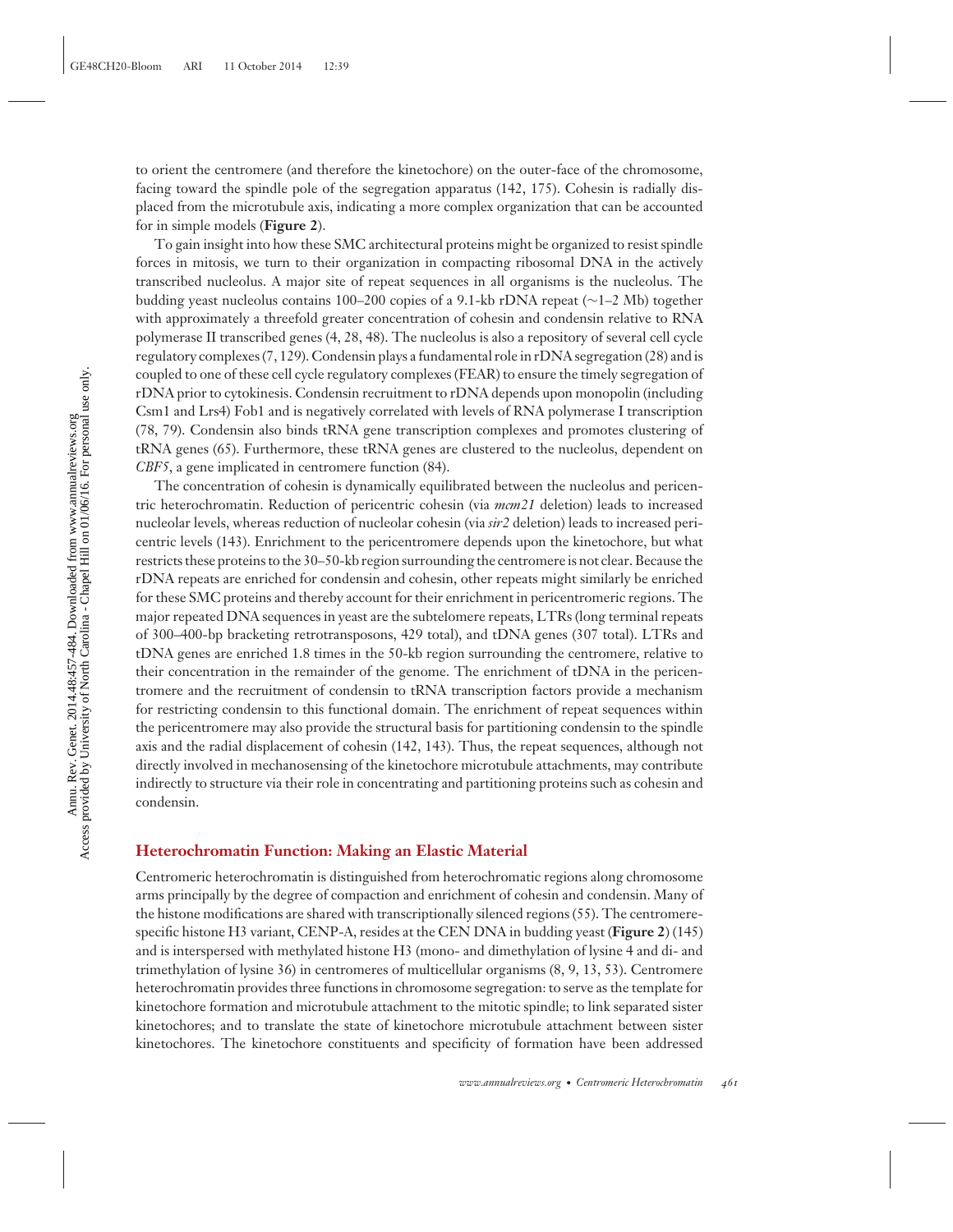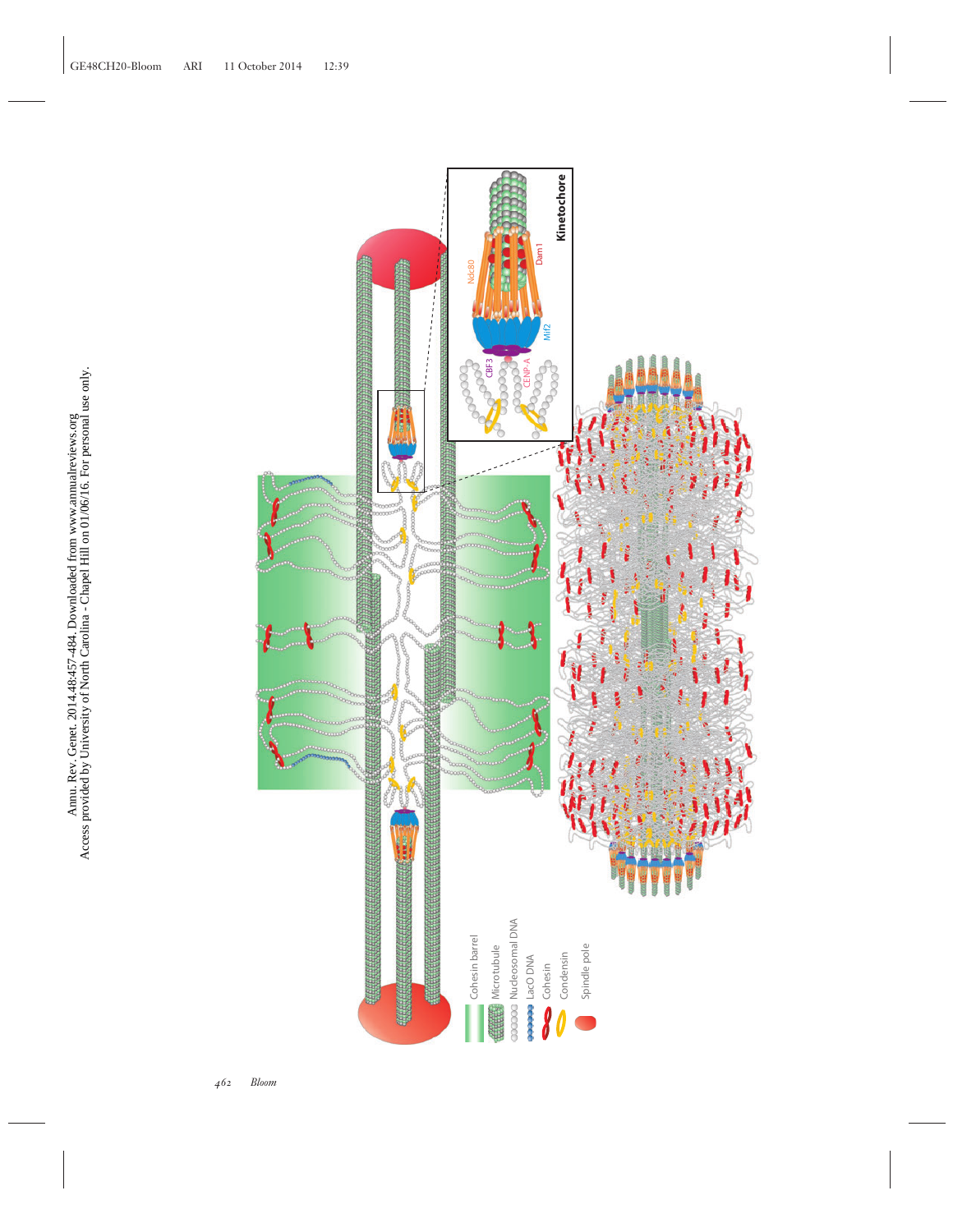in a number of recent reviews (10, 19, 172). Recent progress in genomics and mathematical modeling allows us to address the physical properties of centromere chromatin. For the mitotic spindle, kinesin microtubule-based motor proteins act as force production machines that slide the interpolar microtubules apart (**Figure 2**), generating an extensional force on the spindle poles (137, 138). The balance of microtubule-based extensional force and a chromatin-spring contractile force is necessary to produce a steady-state spindle length. Tension at the kinetochore satisfies the spindle checkpoint (11). Although the structure and form of the chromatin spring may vary throughout phylogeny, in all organisms the spring is contractile. To build an understanding of the chromatin spring, we start with the mechanical properties of DNA. DNA exhibits properties of an entropic spring, which may contribute to the contractility of centromeric heterochromatin. We can calculate the spring constant for an entropic spring according to polymer theory (12). The short rigid domains of DNA, linked via flexible joints, adopt a state of greatest disorder (entropy). From Hooke's law, we know that  $F = \kappa x$ , where  $\kappa$  is the spring constant (newton/meter) and x is the change in distance (meters). For small forces,  $F = 3k_B Tx/n(2L_p)^2$ . The spring constant of this freely jointed chain is equal to  $3k_BT/n(2L_p)^2$ , where  $k_BT$  is the Boltzmann constant  $\times$  *T* (newton meters),  $L<sub>p</sub>$  is persistence length (meters), and *n* is the number of segments. For a DNA length of 10 kb, the spring constant is 0.036 fN/nm, which is small indeed. Note that the larger the DNA [increasing number of segments (*n*)], the weaker the spring. Thus, the tendency of DNA to adopt a random coil is not sufficient to balance microtubule-based extensional forces in the range of pN (98).

To gain insight into how mechanical force is transmitted between sister centromeres, we must understand the physical organization, starting with the size and shape of the pericentromere and centromere. Upon attachment to kinetochore microtubules, bi-oriented centromeres in everything from budding yeast to flies to mammals exhibit a stereotypic separation ranging from 800 nm to 1,000 nm (**Figure 1**) (118, 133). Although the yeast centromere is defined by a very small region of DNA (125 bp), the 16 centromeres are clustered around spindle microtubules, where they attach to the plus-ends of 16 kinetochore microtubules (kinetochore microtubule plus-ends shown in **Figure 2**). On the basis of the enrichment of cohesin and condensin in the 30–50-kb region of DNA flanking the 125-bp centromere, one can consider this domain as functionally equivalent to centromeric heterochromatin in organisms with multiple-kinetochore microtubule attachment sites, such as flies and mammals. Furthermore, the amount of pericentric chromatin

#### **Figure 2**

Organization of pericentric chromatin and cohesin in metaphase in budding yeast. (*Top*) The yeast segregation apparatus is a composite structure of the kinetochore and interpolar microtubules ( *green*), the spindle pole body (*large red sphere*), and pericentric chromatin loops (DNA strands shown as strings of nucleosomes; *gray*). Centromere DNA (CENP-A nucleosome; *pink*) is attached to microtubule plus-ends via the kinetochore (*orange barbells* surrounding the microtubule plus-end). Kinetochore components (*right*) include Ndc80 (*orange barbells*), the Dam1 complex (*small red spheres* interleaved with Ndc80), the Mif2 complex (*blue rods*), and the DNA-binding complex CBF3 ( *purple ovals*). Cohesin (*red* ) and condensin ( *yellow*) are enriched in the pericentromere and surround the central spindle. Cohesin is radially displaced from the spindle axis, whereas condensin is proximal to the spindle axis (142, 143). One pair of sister chromatids is shown for simplicity. Sister chromatids occupy the left and right half-spindle, respectively. Sister chromatids at the mid-spindle position (perpendicular to the spindle axis) are held via cohesin rings (*red* ). As sister DNA strands become proximal to the spindle microtubules, they adopt a cruciform-like DNA configuration, with intermolecular sister pairing midway between the spindle poles and intramolecular pairing to the left and right. Condensin rings along the spindle axis contribute to formation of intramolecular loops shown perpendicular to the spindle axis, proximal to the left and right kinetochore. Lac operator DNA (LacO DNA) (nucleosomes; *blue*) is radially displaced from the spindle axis when visualized with LacI-GFP (2), similar in dimension to the cohesin barrel. (*Bottom*) The pericentric chromatin from all 16 chromosomes is shown together with kinetochore microtubules in metaphase. The amount of DNA is drawn to scale and represents the region of DNA from all 16 centromeres that is enriched in the SMC (structural maintenance of chromosome) protein complexes cohesin and condensin. Adapted from figure 4 of Reference 62.

←−−−−−−−−−−−−−−−−−−−−−−−−−−−−−−−−−−−−−−−−−−−−−−−−−−−−−−−−−−−−−−−−−−−−−−−−−−−−−−−−−−−−−−−−−−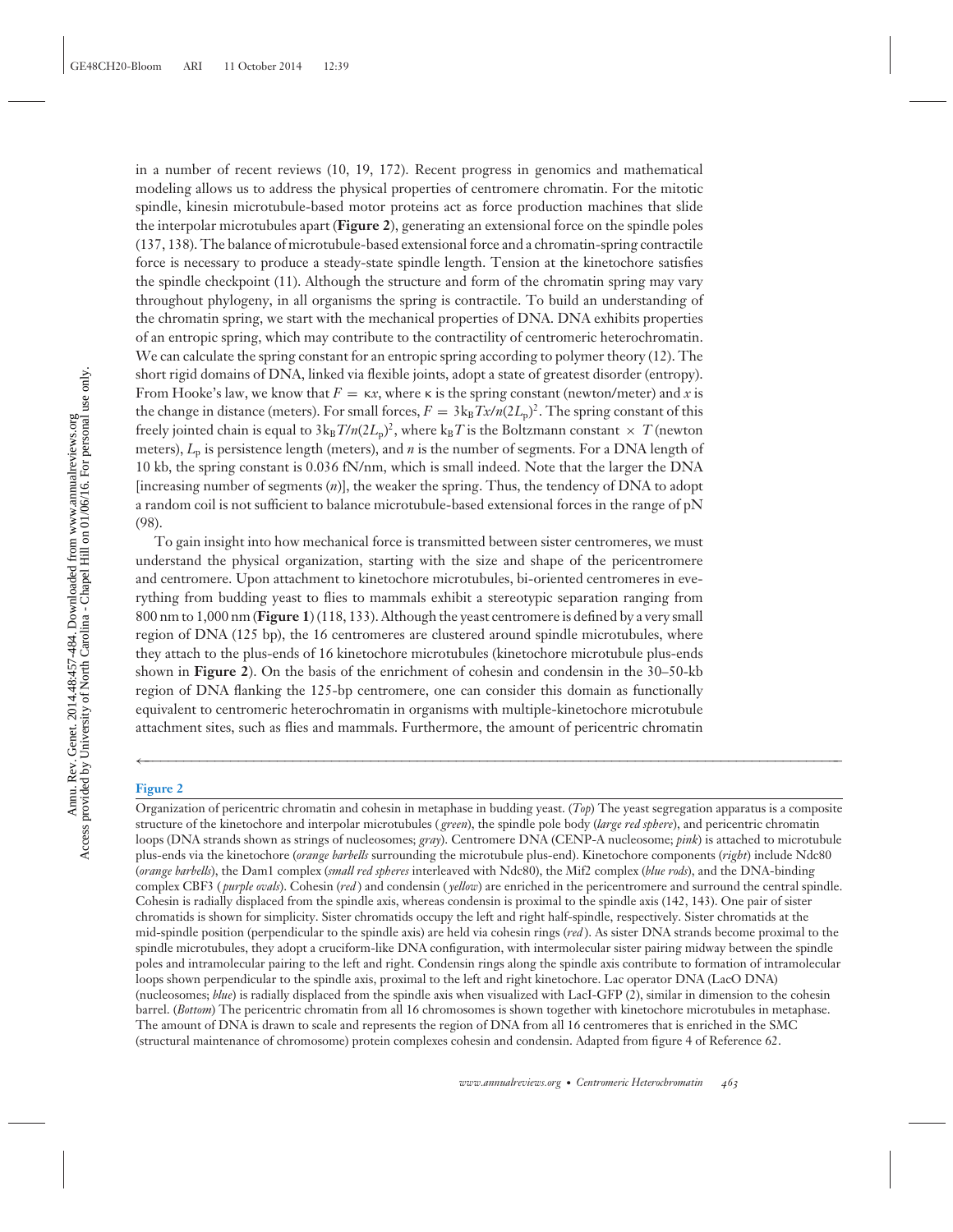encircling the yeast spindle is ∼500–800 kb (16 chromosomes × 30–50 kb), comparable to the 1–5 megabase lengths of  $\alpha$ -satellite DNA in a mammalian kinetochore. The area between the two clusters of 16 microtubule attachment sites in budding yeast (2π*rh* ≈ 0.6 μm2) is comparable to estimates of the size of mammalian kinetochores  $(0.4 \mu m^2)$  (20). Thus, the distance between sister centromeres as well as the area of centromeric heterochromatin are conserved features in centromere organization.

The next level of understanding of pericentromere function requires the accurate dissection of spatial features, including the DNA and chromatin proteins within the structure. The advantage of the pericentromere in budding yeast is that, unlike in mammals and most other organisms, the site of microtubule attachment is known with base-pair precision. The point centromere provides a critical reference point for localizing components relative to the site of microtubule-based force transduction. Pericentric DNA can be visualized through lac operators and lacI-GFP, which are introduced at specific sites relative to the centromere (146). Using this system, several investigators have found that sister centromeres are precociously separated during mitosis (56, 68, 118, 152). Because separated sister *lacO* (*Escherichia coli* lac operator) foci are mobile, their position is best captured as a distribution of statistical probabilities. Surprisingly, *lacO* foci at centromere proximal positions are found least often on the spindle axis (**Figure 2**) (2, 142). Pericentric DNA is radially displaced from the position of the kinetochores and kinetochore microtubule plus-ends (**Figure 2**). Thus, forces at one centromere are not linearly transmitted through the DNA to the sister centromere. The localization of cohesin and condensin helps us understand the distribution of pericentric DNA. Data from chromatin immunoprecipitation (ChIP) studies appear to indicate that cohesin and condensin are mostly uniform across the pericentromere (27, 52, 76, 99, 151, 168). In contrast, live-cell imaging studies indicate that cohesin and condensin adopt stereotypic and spatially segregated structures within the pericentric heterochromatin in mitosis (142, 143). Cohesin is radially distributed into an apparent barrel, displaced from the kinetochore and kinetochore microtubules (500-nm diameter versus 250-nm diameter kinetochore microtubules) (**Figure 2**). The barrel is uniform in fluorescence intensity, indicative of the even distribution of cohesin. The degree of displacement of the cohesin barrel is comparable to the displacement of the average distribution of pericentric DNA, indicating that both cohesin and pericentric DNA are, on average, displaced from the spindle axis and the main site of microtubule attachment. In contrast, condensin is localized along the spindle axis. Condensin is heterogeneous and appears as single or multiple foci or linear elements, consistent with its biochemical tendency to aggregate (4, 142). The apparent disparity in localization deduced by ChIP versus live-cell fluorescence microscopy is reconciled by considering DNA fluctuations. If the binding sites for pericentric cohesin and condensin are highly variable, a population method such as ChIP averages out the differences and misses the spatial segregation of these complexes observed in live images of single cells. The spatial segregation of chromatin proteins as well as the DNA within the centromeric heterochromatin reveals how little we understand the chromatin spring that resists outward microtubule-based forces.

Ring-like proteins endow synthetic polymers with several unique properties (57, 116). Slip-links in place of rigid cross-linkers in a synthetic fiber allow polymers to wiggle through the cross-link, resulting in a "sharing of the load" phenomenon (**Figure 3**). In the centromeric heterochromatin, condensin and/or cohesin protein rings may function as staples or slip-links (molecular pulleys) to distribute tension from one microtubule attachment site to the entire network (**Figure 3**). Cohesin and condensin (**Figures 2** and **3**) have the physical attributes to function as slip rings and regulate centromere elasticity. Cohesin acting distally from the spindle axis promotes looping and/or distributes tension throughout the network as a way of averaging fluctuations from the 32 individual kinetochore microtubules. Condensin localized along the spindle axis could generate a spring force through DNA compaction. Microtubule-extensional forces have a tendency to pull DNA,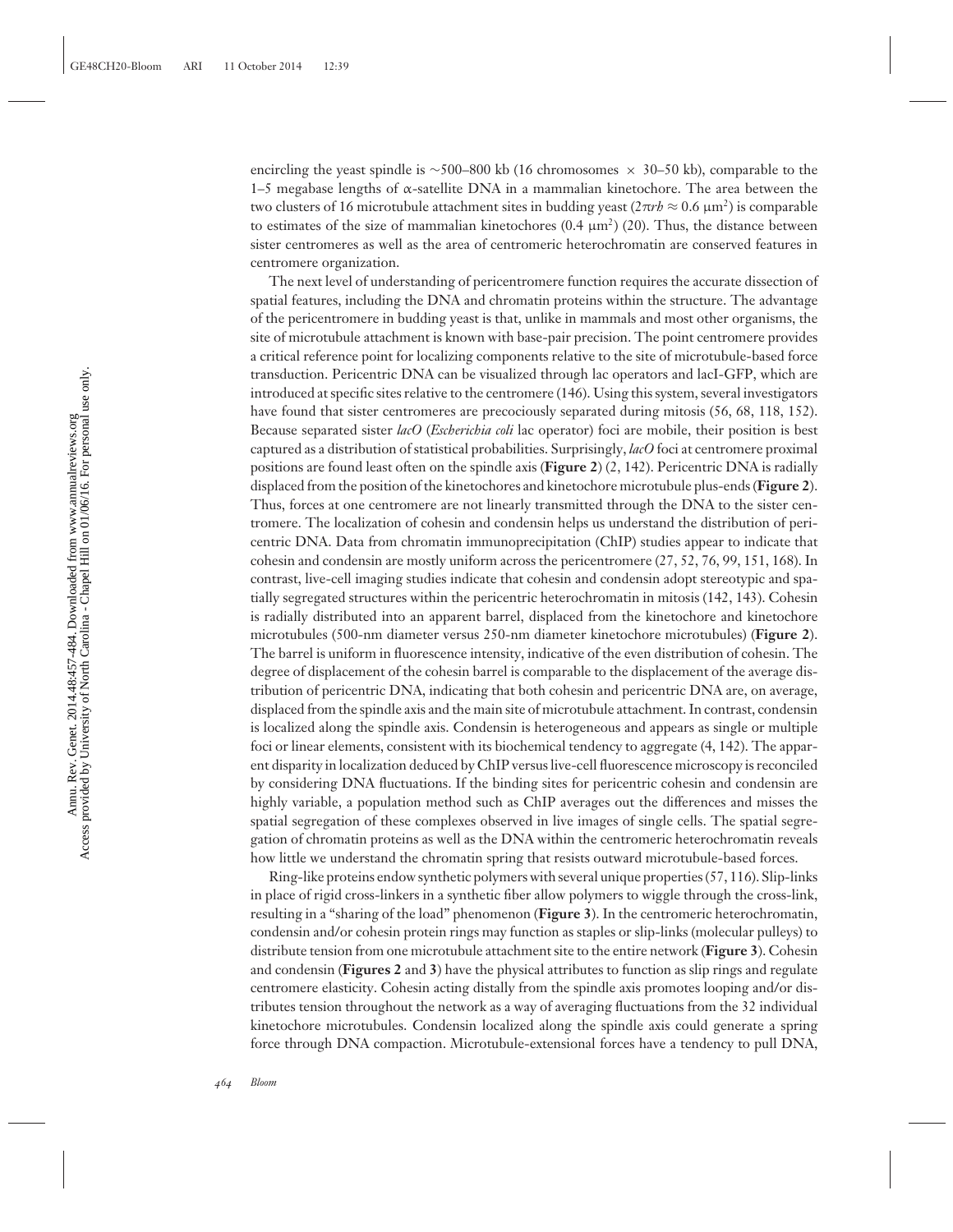

### **Figure 3**

Strategies for cross-linking centromere DNA in the primary constriction of metaphase chromosomes. (*Left*) The organization of centromeric heterochromatin relative to chromosome arms in mitosis. The pericentric chromatin from 16 chromosomes surrounds the spindle axis (see key in **Figure 2**). Sister chromatid arms relative to centromeric heterochromatin are indicated by the blue masses. Pericentric chromatin functions as a contractile element in the spindle, counteracting extensional forces from microtubule-based motor proteins to achieve force balance in metaphase. (*Middle*) Various ways to generate chromatin cross-links. In a chemical gel (*top*), inflexible links (*red* ) connect DNA strands (*black*). In a slide-ring gel (*bottom*), molecular pulleys ( *green*), through which DNA can slide, connect DNA strands. The light gray strands indicate entanglements in which DNA strands are catenated. (*Right*, *top*) When force is exerted on DNA strands in a chemical gel, strain is concentrated on inflexible linkages, resulting in rupture. (*Right*, *bottom*) When force is exerted on DNA strains that can slip through molecular linkages, tension is distributed throughout the network, equalizing strain among all links, reducing rupture (57, 116).

extending its length, whereas condensin decreases DNA length through compaction. In support of this view, loss of either pericentric cohesin or condensin results in increased spindle length in yeast (142) as well as increased kinetochore-kinetochore distance in vertebrate cells (128, 135).

# **Unique Features of Polymer Springs**

The importance of fidelity in chromosome segregation cannot be overstated. It is not enough to build a robust microtubule attachment site. The ability to detect and correct errors in chromosome alignment is paramount in the development of any organism. In multiple microtubule-attached kinetochores, the error detection/correction system must compensate for stochastic growth and shortening of kinetochore microtubules. Unless the system tolerates a large range of tension at the kinetochore microtubule interface, there are no plausible mechanisms for how natural fluctuations in tension are buffered. We turn to the chromatin spring to gain insight into how tension is managed within the centromere. Long chain polymers such as chromosomes are challenging to model because of the wide range of length and timescales in the system. One of the problems for modeling is the vast number and breadth of polymer configurations, even though the large number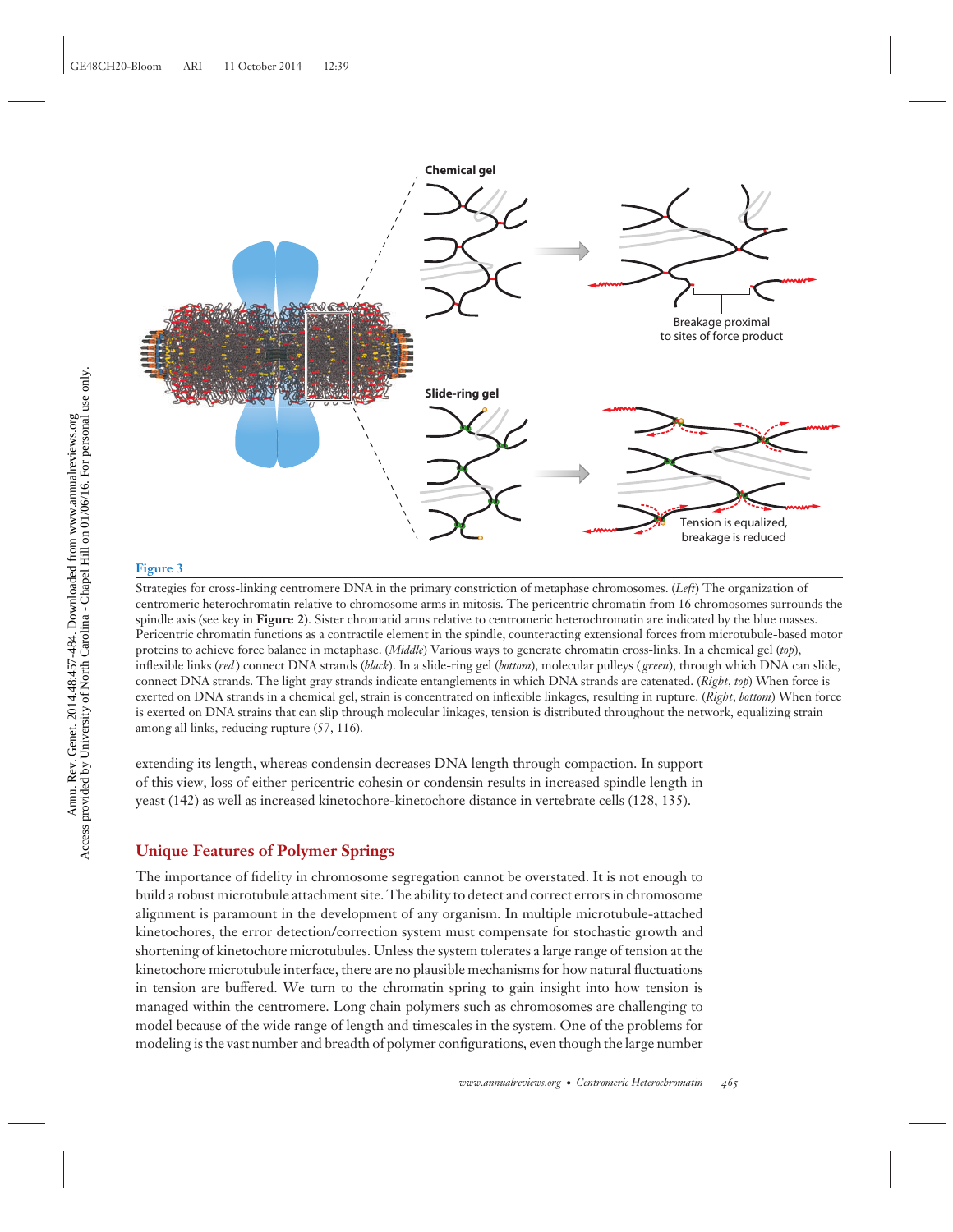

#### **Figure 4**

Polymer model of chromatin provides insight into force transduction through the centromere heterochromatin. (*a*,*b*) Linear DNA (*left*) spontaneously folds into a random coil (*middle*). The size of the random coil is defined by the radius of gyration (*R*g). In a confined and crowded environment such as a cell, the chains adopt smaller random coils within which monomer subunits are free to fluctuate, thus maximizing entropy (*right*, *smaller gray spheres containing red polymer*). These are known as thermal blobs and are defined as regions of the polymer chain in which the monomers are unaffected by their environment. If force is exerted at the ends of the chain, the blobs decrease laterally in size, but within each blob, the chains continue to fluctuate with defined statistical properties (164). Tension blobs create significant consequences for the centromere. When force is exerted on the kinetochore, tension can be transmitted over large distances (800 nm) without reducing the entropy of each and every monomer within the chain. The differing lengths of centromere DNA across phylogeny (small to large, as depicted in panels *a* and *b*) predict that the number of tension blobs varies considerably, but the mechanism of force transduction is highly conserved. The centroids of blobs can be connected to each other through springs, leading to the bead-spring representation of the chromatin polymer.

of configurations contributes significantly to the entropy and therefore the elastic restoring force. Even with robust algorithms, the complexity in the models must necessarily be reduced relative to what is present in vivo. Representation of the restoring force with springs and modeling the polymer as a bead-spring chain have proven valuable to understanding chromosome behavior (156) (**Figure 4**). These polymer models do remarkably well in capturing the large-scale folding and organizational principles derived from population studies.

Chromosome motion varies in predicted ways along the length of the chromosome. To see how the chromosome behaves, hold a slinky with each hand at an end and shake. The tendency for the middle of the spring to move more and the ends of the spring to move less captures experimental observations (162). The centromere behaves as one of the ends in this toy model. The restricted motion of an end reflects the biological feature that the centromere remains attached to the spindle pole body throughout the cell cycle in budding yeast (162). This is called a tether in the polymer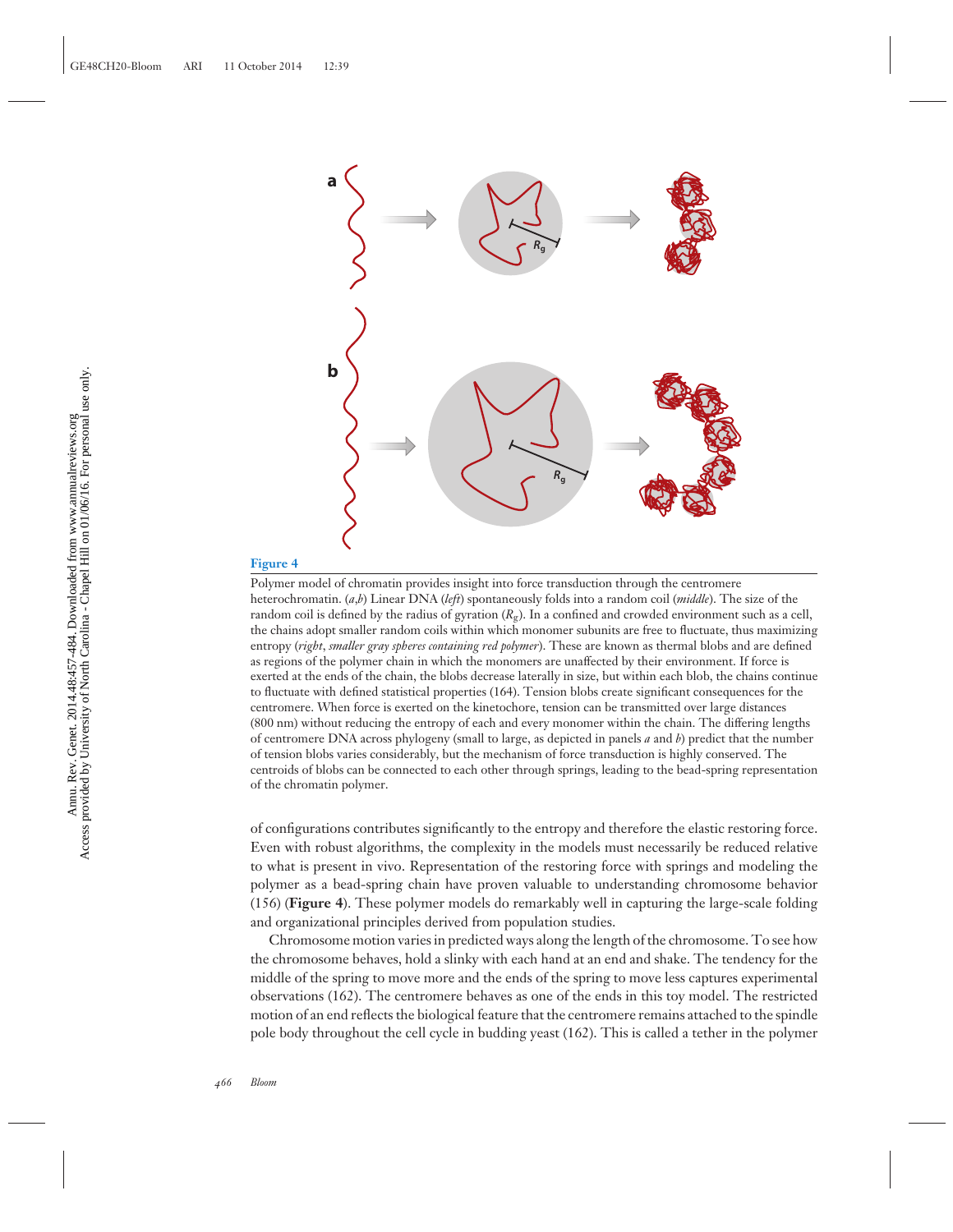world and is an important physical principle that, together with the bead-spring model, is required to generate the observed variation in chromosome mobility (**Figure 4**).

During interphase, the Rabl orientation describes a configuration in which centromeres of each chromosome are associated with the spindle pole and telomeres distal to the pole (37). In mitosis, chromosomes are attached to the mitotic spindle and align along the metaphase plate, whereas in meiotic prophase, telomeres are clustered in a bouquet configuration with the centromeres extended distally (21, 22). Microtubule attachment of the centromere to the spindle poles or telomeres to the nuclear envelope provides a physical linkage that significantly restricts the dynamic range of chromatin motion (162). In budding yeast, detached centromeres exhibit the same degree of freedom as a locus hundreds of kilobase pairs away on the chromosome arm (162) that explores threefold more space than the attached centromere configuration (radius of confinement attached 274 nm versus detached 745 nm). The restricted centromere movement in wild-type cells is observed in all stages of the cell cycle. Likewise, telomere tethering to the nuclear envelope must be invoked to predict their observed motion. In a bead-spring model, sister kinetochores function as tethers restricting chromatin motion on the surface of the chromosome (see **Figure 2**), whereas intervening centromeric heterochromatin fluctuates like the aforementioned slinky. These basic physical principles reveal that in the absence of other features, the chromatin spring constant will be stiffest closest to the kinetochore and softest at the midpoint between sister kinetochores.

A second driving principle to understand how a polymer spring might function involves the excluded volume interaction. Just as we describe the hierarchy of chromosome organization from DNA to nucleosomes to higher-order structures, there are hierarchies in parameter interactions for a polymer. The primary interactions are the covalent bonds. Secondary interactions include the polymer and the solvent or are between monomers that are not nearest neighbors. The volume taken up by one monomer is excluded from that available to any other monomer. For a dynamic polymer, the area the polymer explores is larger than the chain itself, giving rise to an exclusion zone unavailable for other molecules to penetrate. This is known as excluded volume, the magnitude of which depends upon the chemical environment. Excluded volumes can overlap when molecules are immersed in poor solvents or crowded conditions, such as are found inside the cell. Considering the enormous length of the chromosome relative to the nucleus, the excluded volume is a significant fraction of the nuclear space. When two monomers come into proximity (i.e., crowding), their excluded volumes overlap. This results in increased available volume for small molecules (here called depletants). The gain in entropy of the system from the increased available volume to the depletants is known as the depletion (entropic) force. The depletion force favors molecular crowding (163) and, depending on the strength of the attraction force between individual segments of a polymer, can lead to collapse of the polymer into a compact structure known as a globule (61). In this way, the depletion force promotes chromosome compaction from first principles. Students of mitosis may recall that counter to intuition, thermodynamics favors the formation of the microtubule polymer (132). It is the loss of ordered water around tubulin dimers that drives this reaction. The critical issue is that the thermodynamics of any system that involves a polymer in solution must be considered in terms of entropy of the whole system, and this consideration can lead to counterintuitive phenomena, such as microtubule polymerization and chromosome condensation.

Finally, cellular geometry confines the DNA to an area much smaller than the thermodynamically favored *R*<sup>g</sup> (**Figure 4**). For the *E. coli* chromosome, *R*<sup>g</sup> is ∼5 μm. Constraints imposed by cellular geometry mean that DNA is no longer hydrodynamically a spherical ball, but rather is more akin to a deformed or anisotropic configuration. Constraints lead to nonintuitive changes in behavior, such as dynamics and/or segregation of multiple polymer chains in a small space. Entropy drives fluctuations of all chains to adopt a random coil. When the chains overlap, the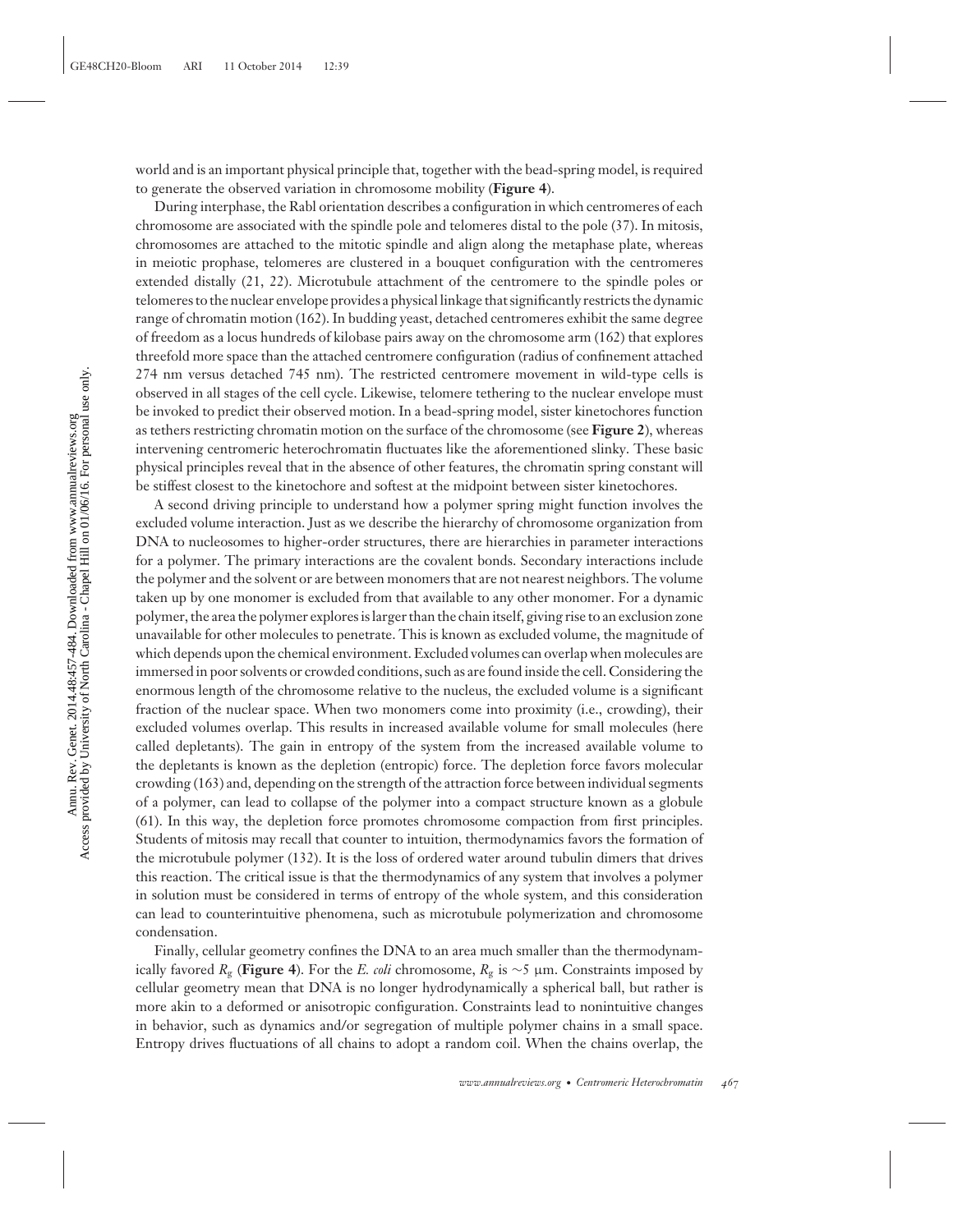number of conformational states is reduced (resulting in reduced entropy). This entropic penalty can drive segregation of the two chains in a confined space (82, 83). Such a mechanism has been proposed to operate in prokaryotes (82, 83) and might contribute to bulk chromosome segregation in eukaryotes that undergo closed mitosis (such as fungi and some protists).

#### **Spring Dynamics**

Chromosomes are dynamic structures that undergo large spatial fluctuations in interphase and mitosis. In mitosis, centromeres exhibit oscillatory motion toward and away from the poles. The behavior of the chromatin fiber underlying this motion is not resolved in a light microscope. Even with super-resolution microscopy modes, one cannot resolve individual chromatin strands (11– 30 nm in diameter). To visualize the chromatin fiber, an array of *E. coli lacO* can be integrated into a chromosome together with lac repressor–GFP fusion proteins (146). In this way, the underlying chromatin dynamics can be directly visualized in the light microscope. Furthermore, in budding yeast, the operator arrays can be introduced at defined positions along a chromosome. To understand the motion of these DNA arrays, we return to the behavior of the polymer chain. Unlike diffusion of a protein or solute that bounces through the nucleus or cytoplasm with the force of thermal energy ( $k_B T$ ), a polymer wiggles and slithers like a snake across sand. The parameters for describing the motion of a polymer are its persistence length (*L*p) and contour length  $(L<sub>c</sub>)$ . The persistence length is the length scale over which the polymer, such as naked DNA, is stiff, with the mathematical definition of  $L_p$  being based on the correlation of the ends in space. The contour length is the total chain length. The persistence length of a microtubule is 6 mm as compared with only 50 nm for DNA. The consequence of this ∼5 orders of magnitude difference is that microtubules are very stiff and DNA is very floppy. The timescale of motion becomes a variable parameter for a long floppy chain such as DNA. On very short timescales (milliseconds), the motion is dictated by Brownian driven fluctuations of  $L_p$  segments. On these timescales, the motion reflects internal conformational changes of the monomers. Even a simple bead-spring model predicts distinct statistical fluctuation of each bead along the chain (162) (**Figure 4**). This leads to a position-dependent effective spring constant as seen by a particular bead relative to a tether point (i.e., centromere). The stiffer the chromatin spring, the less variance in fluctuations, whereas softer chromatin springs exhibit increased variance.

On longer timescales (seconds to minutes) the chain exhibits translational motion in space. Various models, such as the bead spring (**Figure 4**), have been invoked to understand the motion. Rouse models include spring and thermal forces, whereas Zimm models add hydrodynamic interactions to the Rouse model (29, 34, 130, 131, 178). The relaxation time of a polymer segment is defined as  $\tau_R = \zeta / k_B T(NR^2)$ , where  $\zeta$  is the drag coefficient,  $k_B T$  is the Boltzmann constant  $\times$ *T*, *R* is the end-end distance of the chain, and *N* is the number of beads. Motion analysis on timescales less than  $\tau_R$  samples viscoelastic modes, whereas timescales greater than  $\tau_R$  sample diffusive motion. For purposes of intuition, the diffusion constant of an average protein is 5– 15 μm2/s. For a chromosome (bacterial or yeast) the apparent diffusion constant is ∼0.0003–0.005  $\mu$ m<sup>2</sup>/s (169–171), 3–4 orders of magnitude slower than for a protein or small metabolite. The diffusion time for translation of the chromosome across the *E. coli* cell or a yeast nucleus is ∼50 s. This is important when we consider that this is substantially less than the timescale of cell division or mitosis [20 min doubling time in bacteria, ∼10–20 min mitosis in yeast (176)]. In other words, polymer diffusion dynamics are sufficient to provide the kinetic motion behind chromosome segregation. From these laws of motion, we infer that the critical function of kinetochore/spindle systems is to direct sisters into daughter cells, ensuring that each cell gets one copy of each chromosome. Thus, consideration of basic physical principles reveals that segregation machines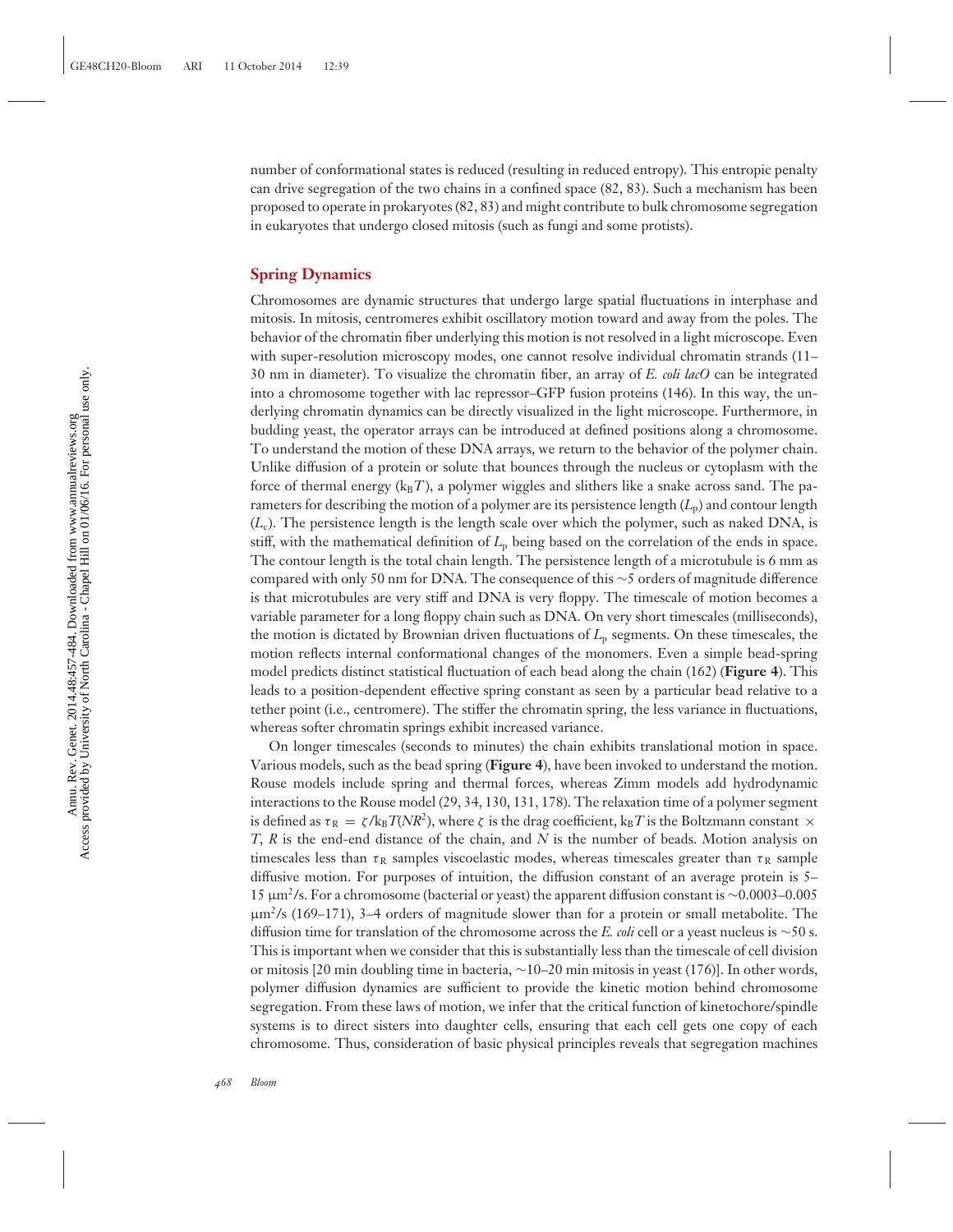are mainly in the business of accuracy and sorting, and that they just need to act as directional rectifiers to direct kinetic motion toward the spindle pole. As noted by Nicklas (110) many years ago, mitosis is not about speed; rather, it is about fidelity.

#### **Chromatin Proteins That Drive Elasticity**

The finding that cohesin is enriched at centromeres (52, 99, 151, 168) raised a paradox, namely how to reconcile sister chromatid cohesion with sister centromere separation in mitosis. The discovery that the pericentromeric region adopts an intramolecular loop structure in vivo provided a solution to this paradox (175). Instead of holding sister chromatids together, cohesin may contribute to the mechanisms that promote centromeric DNA looping and structural features that stiffen the spring and/or promote confinement (**Figures 2** and **3**). Introducing protein linkages into the system could have a profound effect on the stiffness of the chromatin spring. To understand the contribution of proteins to chromatin stiffness we turn to the relationship between force and chain extension. As discussed above, a fluctuating polymer chain adopts a random coil in the absence of an external force (**Figure 4**). When forces are exerted on the polymer, as experienced at the kinetochore microtubule attachment site, the polymer (centromere) is stretched. This reduces the number of states available for fluctuation. The reduction in entropy works against external elongation. A model that captures the relationship between force and extension for flexible polymers (random coils, such as unstructured protein or DNA) is known as the worm-like chain (58). The solution can be approximated according to the formula  $F = (k_B T/L_p) \{[(1/4)(1 - x/L_c)^{-2}]$  $-1/4 + x/L_c$ , where *F* is force, k<sub>B</sub>T is the Boltzmann constant  $\times T$ , *L*<sub>p</sub> and *L*<sub>c</sub> are as defined above, and *x* is the extension. It takes very small forces (on the order of several piconewtons) to reduce the number of available states and extend the chain 60–80% of its contour length. Stretch length (*x*) approaches the chain length of the polymer (*L*c), and extensional forces rise exponentially because of the stretching of covalent bonds. Note that the persistence length for unstructured proteins is less than a nanometer versus 50 nm for DNA (see above). The consequence is that small domains of unstructured proteins in the spring require roughly 50 times the extensional force relative to the same length of DNA. The makeup of centromere heterochromatin is approximately equal mass DNA and histone protein, with protein linkages such as cohesin and condensin distributed in the network. Putting cohesin and/or condensin into the system adds considerable stiffness to the network, analogous to putting pop-rivets along the DNA helix.

Alternatively, the cohesin and condensin rings may contribute in other ways to the elastic properties of the centromere and/or chromosome. When tension is applied to an individual polymer in a cross-linked network, force is exerted on the proximal cross-link that leads to local regions of high stress. Slip rings (or molecular pulleys) provide a mechanism to distribute tension from one location to the entire network (**Figure 3**) (57, 116). In this scenario, the stretched polymer slips through the ring, equalizing the tension cooperatively. Such a topological distribution of stress was originally proposed in the Doi, Edwards, deGennes reptation tube model (29, 34) and was demonstrated in a recent study of the chemistry of polyrotaxanes (57, 116). The ring-like structure of cohesin and condensin (72, 109) is indicative of the physical attributes expected of slip rings to provide the chemistry for distributing microtubule-based tension throughout centromere heterochromatin. SMC protein rings are ∼40 nm [cohesin (64)] or 25 nm [condensin (1)] in diameter, sufficient to encircle one or two 11-nm nucleosome fibers. Cohesin links sister chromatids by encircling two chromatin strands (bracelet model) or dimerization of two rings, each of which encircles a single chromatin strand (handcuff model) or both (109, 117). Condensin also links chromatin strands by encircling one strand and binding to another (25, 26). Both cohesin and condensin are mobile in vivo. In budding yeast, cohesin is loaded at the centromere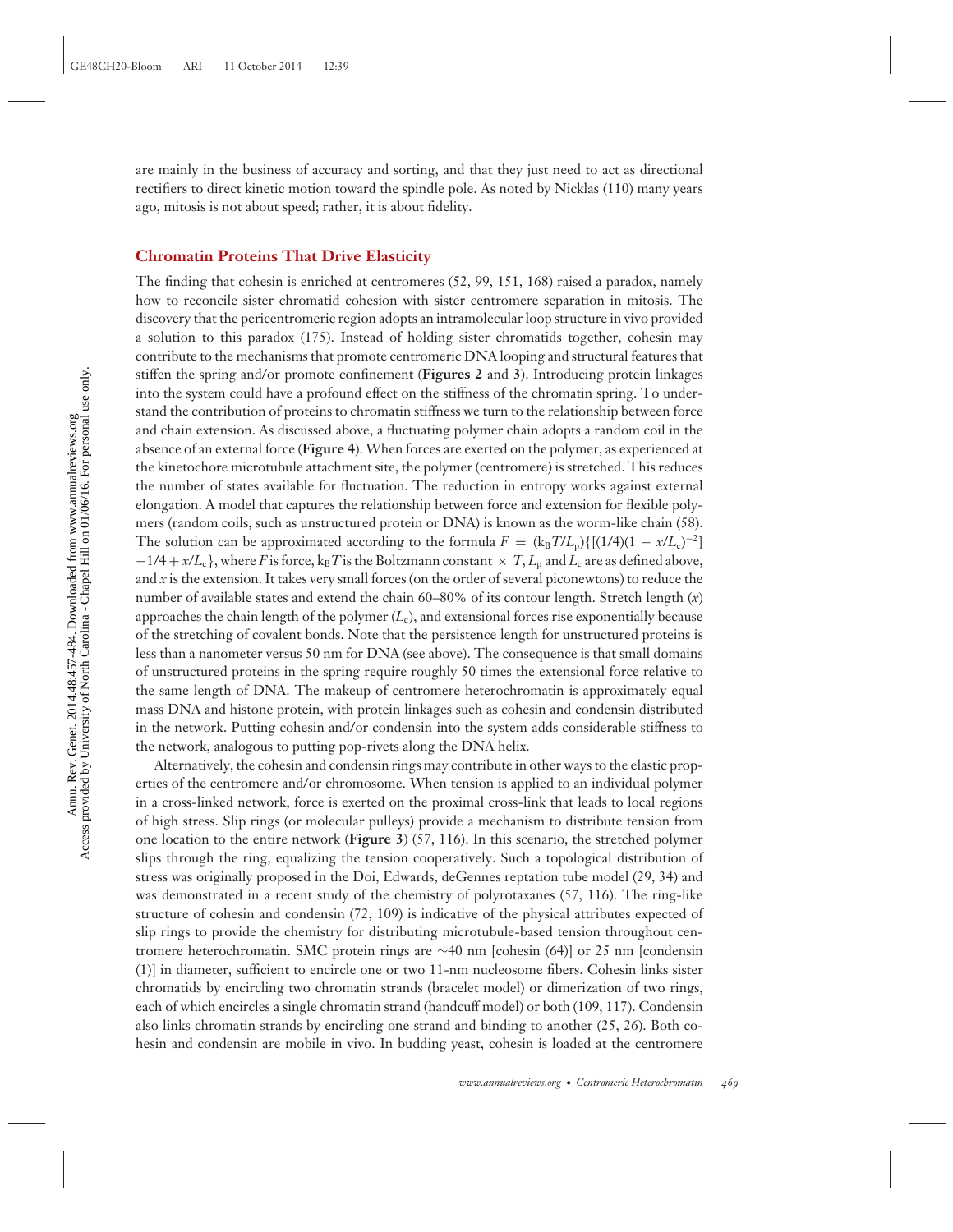and slides to locations that cover the 50 kb of pericentric heterochromatin (76), whereas RNA polymerase can slide cohesin to the  $3'$  end of transcribed genes (112). Likewise, condensin sliding and stopping have been shown to be integral to mechanisms of chromosome condensation during anaphase segregation (26). Slip rings provide a mechanism for distributing tension through centromere heterochromatin that is feeling the ensemble of stochastically growing and shortening kinetochore microtubules.

Another mechanism to regulate motion and the distribution of tension throughout the network is through entanglements between the chains. Entanglements arise when a DNA from one chromosome or topological domain encircles another (see entanglements in **Figure 3**). This situation may arise in pericentric heterochromatin, where there is a high packing density chromatin. Increasing the number of entanglements throughout a network increases its elasticity (177). This confers a rubber-like behavior to the chromosome. A rubber band stretches because the polymer chains locally slip past one another. As a rubber band is stretched, the number of configurational states decreases, reducing the entropy. The entropic restoring force, which maximizes the number of configurations the chain can explore, is responsible for recoil when the stretch force is released. Cross-links in the polymer prevent chain slippage, providing a mechanism to tune the strength or stiffness of the network. A counterintuitive property of rubber bands is their contraction when heated. At higher temperature, fluctuations increase and the shorter, random configurations are favored. In the centromere, more energy input in the form of protein machines (e.g., chromatin remodeling complexes and chaperones) increases chain motion, biasing the system toward chain stiffening. Centromere stretch and relaxation are observed in most eukaryotic kinetochores, highlighting this constant interplay between entropic chain fluctuation with its cross-links and entanglements versus the microtubule-based extensional forces that work to stretch the chain and reduce entropy.

### **Driving Force for Compaction of Pericentric Chromatin**

A typical mammalian chromosome is compacted roughly 10,000-fold in mitosis. If we consider the ambient cellular pressure and the energy to pack the chromosome together with molecular crowding, we find that the chromosome is still fairly soft, i.e., loosely packed, even at these seemingly high compaction ratios. Although proteins such as condensin and topoisomerase II play a critical role in compaction, it is important to begin with first principles to determine how much energy is required for compaction. As discussed above, entropic forces favor chromosome compaction because of the increased available volume and therefore gain free energy from the depletants (small molecules) in the cell. Each molecule has an effect of  $\sim$ 1 k<sub>B</sub>T (3). Given the ∼one million proteins in *E. coli* as an example, the upper limit for the change in free energy available for chromosome compaction is on the order of  $10^6$  k<sub>B</sub>T. It has been estimated that ∼105 kB*T* (∼100 pN) free energy is stored mechanically in the in vivo bacterial nucleoid (119). The external pressure required to hold the chromosome at this size is therefore 1,000 times smaller than the turgor pressure inside a cell [∼1 atmospheric pressure (ATM) for bacteria (31) and 10 ATM for yeast (100) (1 ATM =  $1 \times 10^5$  pN/ $\mu$ m<sup>2</sup>)]. The finding that compaction pressure inside the cell is 1/1,000th of the surrounding pressure indicates that the bacterial chromosome is fundamentally very soft. Similarly, measurements of the Young's modulus of the chromosome are on the order of a few hundred pascals ( $pN/\mu m^2$ ) (149). This is very different from compaction of DNA in a virus that is subject to 50 ATM (equivalent to 50  $\times$  10<sup>5</sup> pN/ $\mu$ m<sup>2</sup>) (102). Thus, although the degree of compaction (10,000-fold) is large at face value, it is not so large relative to the thermodynamics of the living system. In addition to the role structural proteins play in chromatin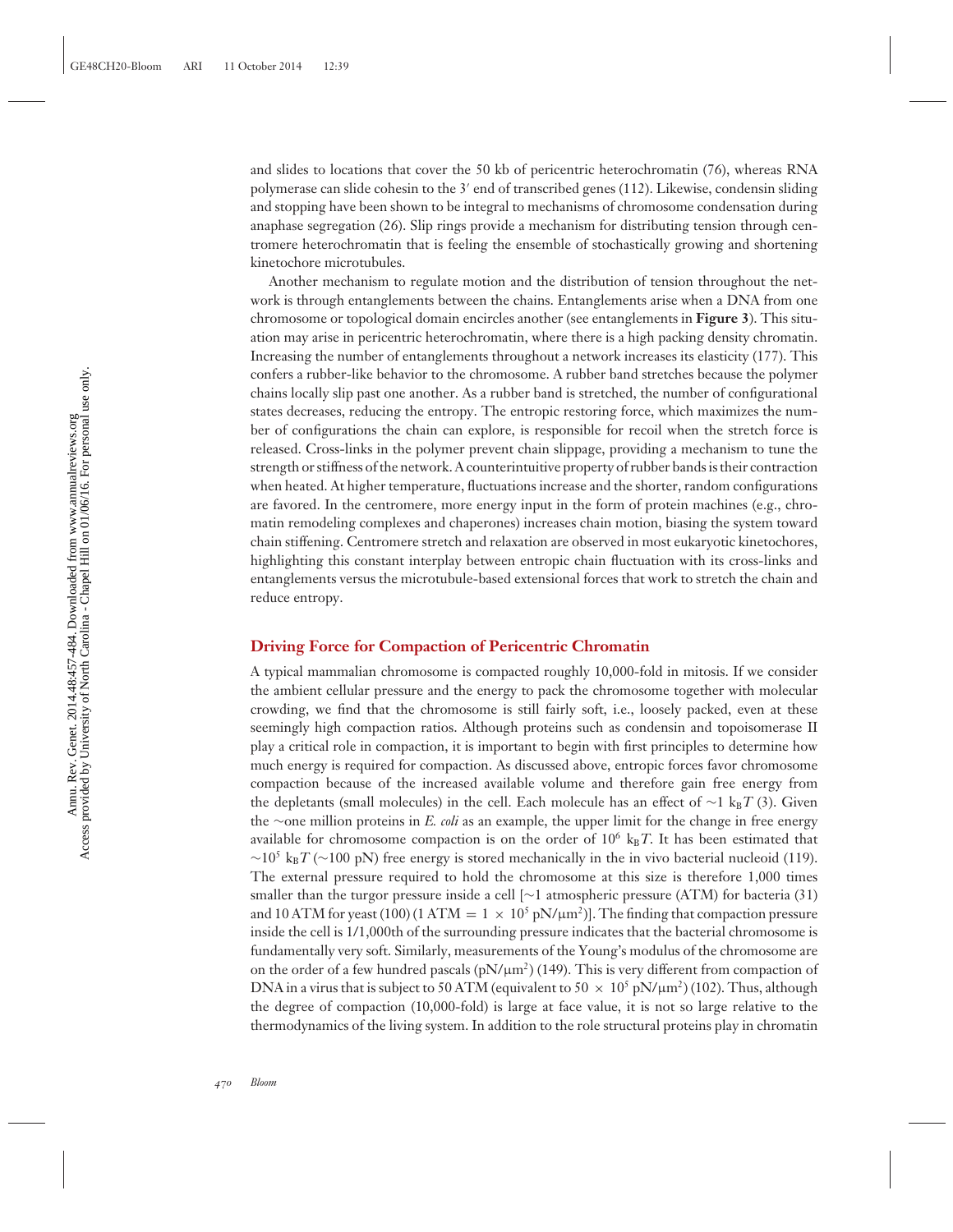compaction, they may also provide internal structure in the form of tethers or entanglements that link chromatin domains (121, 122) and promote distant interactions in heritable ways.

The principles derived from a polymer physics view of centromere heterochromatin impinge on issues central to mechanisms of chromosome segregation. Tension at the kinetochore is derived from a balance of microtubule-based extensional forces and chromatin-based inward force. The shear bulk of centromeric heterochromatin (**Figure 1**) precludes a simple understanding of the structure of the spring. Furthermore, the stochastic microtubule growth and shortening at the multiple microtubule attachment sites in many organisms, including ourselves, are difficult to integrate into a tension-sensing mechanism that monitors individual kinetochore-microtubule attachment sites. Tackling the polymeric aspect of chromatin provides testable insights into these basic questions. Starting from thermodynamics, considering the entire system, including polymer and solute, we find that chromosome compaction increases the entropy for the solute. Thus, the force to compact the chromosome may be very small relative to what is intuitively a large problem  $(10,000 \times$  compaction). Likewise, chromosome diffusion is very slow, but not particularly slow on the timescale of chromosome movement, consistent with suggestions made several decades ago (110, 153) that segregation mechanisms are concerned with accuracy rather than strength or speed. Finally, protein complexes that form rings, such as condensin and cohesin, may impart elastic properties to centromere heterochromatin and therefore, together with the entropic nature of a DNA spring, constitute the centromere spring.

# **Building a Centromere or "Only If You Build It, Do You Understand It"**

The concentration of repeated sequences (satellites and/or tDNA), of cohesins, and of condensin distinguishes the centromere from chromosome arms and euchromatin but does not reveal the initiating event in centromere formation. As voiced by Richard Feynman in the 1950s, "Only if you build it, do you understand it" (41). We turn to different strategies, including synthetic centromeres, de novo centromere formation, and evolutionary centromere lineages, that allow us to peer into critical nucleation events in centromere formation.

**Synthetic centromeres.** The elucidation of kinetochore structure in yeast, fly, and human guides strategies for synthesis (10, 125, 150). The kinetochore is the protein-DNA machine built at the centromere. There are more than 100 proteins organized into 6–7 complexes, each of which contains between 4 and 12 protein subunits (**Figure 2**). The major force coupler is Ndc80, a tetrameric complex that lies on the microtubule lattice, proximal to its plus-end (158). The Dam1 complex comprises a 12-protein multimer that oligomerizes into a ring encircling the microtubule lattice in vitro (111). The Dam1 complex is essential in budding yeast and is one of the few components that is not evolutionarily conserved. The functional equivalent in mammalian kinetochores may be the Ska1 complex that binds depolymerizing microtubules and enhances the ability of Ndc80 to track microtubule ends (139, 173). The linkage to the chromatin is established via the CCAN complex (45, 150) and the centromere-specific histone H3 variant CENP-A (45, 145). In budding yeast, there is a high-affinity sequence-specific DNA binding complex that recognizes the centromere DNA CBF3 (54, 89). Several recent studies have built microtubule attachment sites for chromosome segregation. A site for a high-affinity DNA-binding protein is one requirement for DNA segregation that has been reconstructed through the use of tandem copies of the *lacO*. The DNA binding protein lac repressor (product of the *LacI* gene) is fused to a protein component of the kinetochore essential for microtubule interaction. In one case, fusion of lac repressor to Ask1, a member of the Dam1 complex, was used; in another case, lac repressor was fused to Dam1, a

Annu. Rev. Genet. 2014.48:457-484. Downloaded from www.annualreviews.org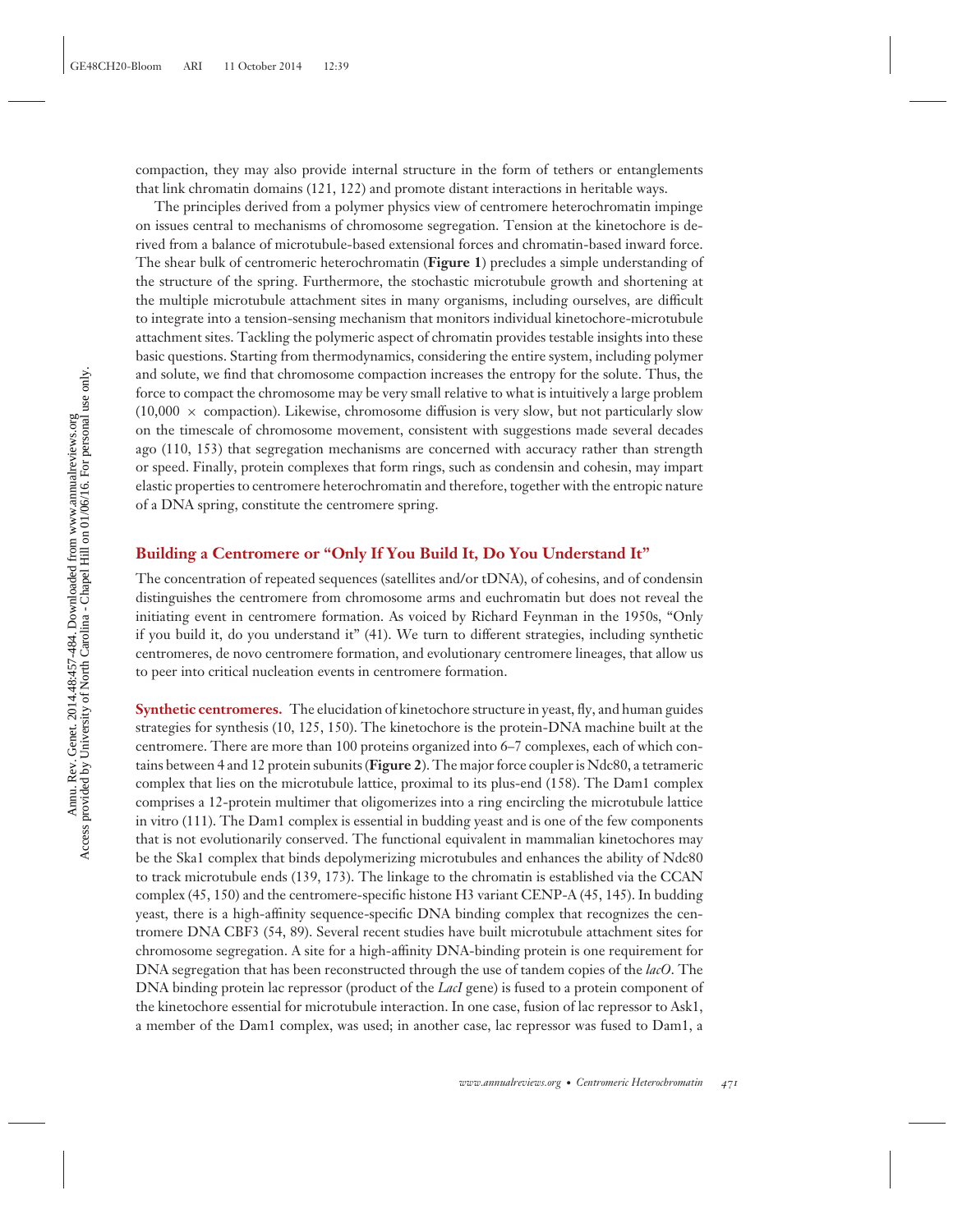member of the same complex (85, 88). In these synthetic kinetochores, the fusion protein recruits sufficient kinetochore proteins to promote chromosome segregation. These systems completely bypass the requirement for the authentic centromere and essential DNA binding components of the natural centromere.

Mammalian centromeres, unlike budding yeast, do not have a specific DNA sequence at the site of microtubule attachment. The first synthesis of an artificial human centromere [human artificial chromosome (HAC)] introduced fragments of cloned centromeres to recruit kinetochore components (67, 95). A clever marriage between the human alphoid repeats and site-specific bacterial binding sites allowed Earnshaw and colleagues (107) to build a conditional human centromere. These investigators introduced a tetracycline operator (TetO) every second alphoid monomer. This system provides the capability to direct a range of proteins into the functional kinetochore as tetracycline repressor-fusion proteins. These synthetic kinetochores can be conditionally inactivated, which has significant implications for gene therapy studies, and can be used to study the chromatin requirements for centromere formation and heritability.

More recently, several groups have used these strategies to address the chromatin requirements for human kinetochores. Gascoigne et al. (49) directed two of the DNA binding components of the mammalian kinetochore to an ectopic site and were able to assemble a microtubule attachment site without CENP-A. An exhaustive study of ectopic targeting by the Fukagawa group revealed two modes of assembly (74). One (using CENP-T or CENP -C N terminus) recruits kinetochore proteins and assembles a functional kinetochore lacking CENP-A. A second strategy that recruits the full complement of kinetochore proteins, including CENP-A, utilized full-length HJURP, CENP-C, CENP-I, or the CENP-C C terminus. Thus, the recruitment of CENP-A is separable from the kinetochore function.

The Fukagawa study (74) is a critical advance in understanding centromeres, as it provides the first functional distinction of centromere versus kinetochore. A microtubule attachment site can be built by tethering DNA to a microtubule component within the kinetochore or via recruitment of a DNA-binding protein that recruits microtubule-binding components. The conceptual advance is that we can formally separate CENP-A chromatin, and potentially alphoid repeats, from kinetochore protein recruitment. The ability to assemble a functional kinetochore without underlying centromeric sequences or chromatin suggests, in turn, that the centromere is not just a landing pad or attachment site for the kinetochore and that the centromere has evolved with unique physical properties distinct from microtubule attachment that contribute to optimal kinetochore function.

The role of the centromere-unique histone H3 variant Cse4 (yeast) or CENP-A (mammals) remains enigmatic (30, 40) because these alternative mechanisms for tethering DNA to a microtubule-binding component of the kinetochore suffice for chromosome segregation. Current understanding of the organization of Cse4 itself within chromatin is equivocal (16). In organisms from yeast to mammal, more Cse4 resides in the centromere than lies at the plus-end of the kinetochore microtubule (62, 92). In budding yeast, several molecules of Cse4 reside in the vicinity of the kinetochore but are not bound in a sequence-specific manner (62). Binding of these noncentromere molecules depends upon Pat1, unlike Cse4 binding at CEN DNA (62, 101), indicating that heterogeneity in nucleosome structure is to be expected. Unlike in histone H3 and canonical nucleosomes, attempts to ascribe a single structure to Cse4-containing nucleosomes have been difficult, with both hemisome and nucleosomal states being identified. A parsimonious view is that the Cse4 nucleosome is dynamic (16). Because molecules closest to the plus-end of the microtubule experience more force than canonical nucleosomes, there may be value for the nucleosome to be adept at switching between hemisome and nucleosomal states. Like the unfolding of transcriptionally active nucleosomes (124), the centromere nucleosome may be adapted to rapid changes in pulling and pushing microtubule-based forces.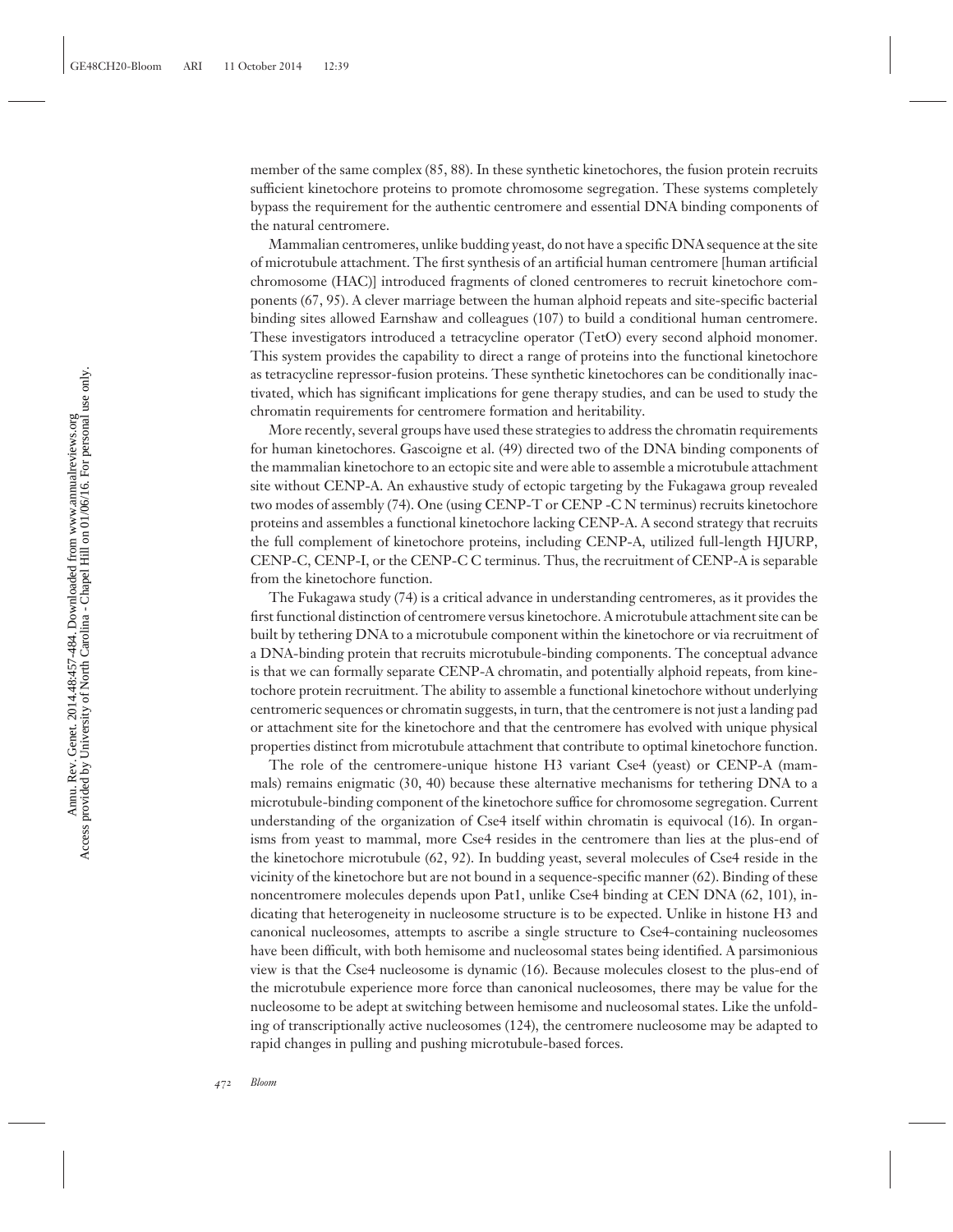

#### **Features of the centromere and pericentric heterochromatin**

Enriched in topology adjusters

- Cohesin, condensin, topoisomerase II
- Centromere-specific histone H3 variant Cse4

Epigenetic marker for identity: differential requirements for de novo versus template-directed assembly

Elastic properties that distribute force and resist MT-based extensional forces

Twofold enriched in tRNA genes and LTR sequence DNA

# **Figure 5**

Emergent properties of the centromere. (*Left*) The yeast segregation apparatus, shown in the vertical position, serves as a model for multiple kinetochore-microtubule attachment-site centromeres found in other organisms. The kinetochore microtubules ( *green*) can be seen at the top and bottom, emanating from the spindle pole body (*red* ). The pericentromere DNA is organized as a network of loops ( *yellow*) radially arranged around the spindle axis. Cohesin (*blue*) and condensin ( *purple*) are enriched in the pericentromere and surround the central spindle. Abbreviations: LTR, long terminal repeat; MT, microtubule. Adapted from figure 6 in Reference 63.

**Neocentromeres.** New centromeres have been found to arise in natural populations in a variety of organisms, providing means to ask how nature builds her own centromeres. These neocentromeres, or ENCs, have been reported in a variety of *Equus* species (horse, donkey, and zebra) and in *Drosophila*, *Candida albicans* (yeast), maize, and humans (17, 47, 140). Several key mechanistic steps in de novo centromere function can be deduced. Using in situ hybridization to detect satellite DNA and immunofluorescence to detect kinetochore proteins, Piras et al. (122) have shown that new centromeres (one million years old; in *Equus*) arise in regions free of satellite DNA. Through phylogenetic reconstructions, they show that the acquisition of satellite sequences follows kinetochore formation. These satellite-deficient centromeres can function over millions of years, indicating that segregation fidelity must approximate that of endogenous centromeres. The accumulation of repeated sequences over evolutionary time is indicative of their selective advantage. Lessons from the polymer world indicate that satellite sequences, through promotion of entanglements or recruitment of cohesin and condensin, confer elasticity to the pericentromere (**Figure 5**). Through greater elasticity between sister kinetochores, a higher degree of accuracy in discriminating stochastic microtubule dynamics from bona fide bi-orientation can be achieved.

Neocentromere formation (also known as centromere repositioning) has been studied in systems in which the endogenous centromere can be deleted and replaced with a genetically selectable marker. In *C. albicans* (yeast) and *Gallus gallus* (chicken) DT40 cells, new centromeres were found in several positions, most frequently close to the original centromere (141, 154). It is thought that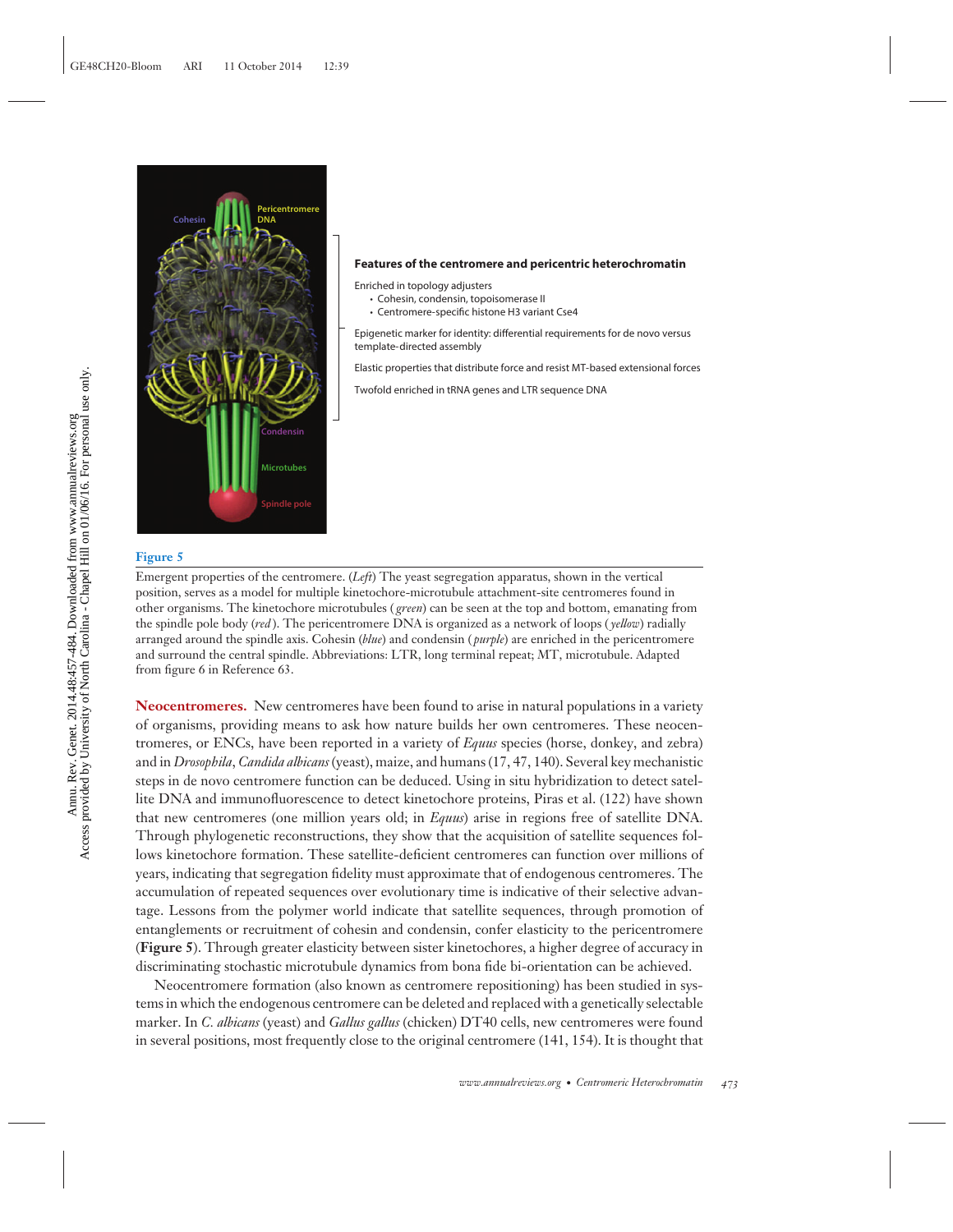low levels of CENP-A in regions flanking the centromere may seed these new centromeres. The initiating event in these repositioned centromeres remains unknown. In maize, fluid structures dictated by retrotransposons and local repositioning of CenH3 have been reported as well (47, 155).

#### **Centromere Switching: Epigenetic States**

The fluidity of centromeres can be readily appreciated from the perspective of a mechanism required to inactivate a centromere in rare chromosome fusion events. As first described by McClintock (96) in maize in the late 1930s, dicentric chromosomes are genetically unstable and undergo a breakage-fusion-bridge reaction. More recently, using directed methods to create dicentric chromosomes (expression of a dominant negative mutant of telomere protein TRF-2), Stimpson et al. (144) demonstrated centromere inactivation in de novo dicentric chromosomes. Studies in human and budding yeast reveal the critical role of CENP-A histone modification in regulating the functional state of the centromere (5, 134). The switchable nature of a centromere highlights the fact that centromere function arises from more than the sum of the parts. There is an emergent structure that is fluid and more likely to be subjected to constant molding and remolding, dependent on cellular and chromosome physiology.

Evidence for centromere remodeling can be found in both fission and budding yeast. In fission yeast, Sato et al. (136) have demonstrated that epigenetic inactivation is initiated by disassembly of kinetochore components. Mutations that compromise kinetochore protein promote centromere inactivation. This is reminiscent of a finding in budding yeast that mutations in centromere DNA binding proteins lead to the stabilization of dicentric chromosomes (33). However, studies have used a centromere that can be conditionally inactivated via transcription from an adjacent promoter to demonstrate that de novo centromere function depends upon both the Swi2/Snf2 chromatin remodeling factor Fun30 (38) and the kinetochore component Chl4 (106) for its activation. In this way, de novo versus template-directed propagation of a centromere state was distinguished. Thus, even in budding yeast, the centromere can exist in two states, and state switching is likely to involve chromatin remodelers. It should be noted that both Fun30 and a second Swi2/Snf2 homolog, Rdh54/Tid1, have been localized to kinetochores (91, 123).

In species other than budding yeasts, the centromere is a dynamic genomic element, and this lack of sequence-specific requirements makes it difficult to identify the chromatin features that predispose centromere formation. The presence of CENP-A (13, 121, 145), reduced histone H2A.Z (113), and a concentration of tRNA genes (77), retrotransposons, or other mobile genetic elements (126) have all been suggested as contributing to centromere-permissive regions. The absence of satellite sequences in neocentromeres is indicative of their nonessential centromere function. The conclusion from a phylogenetically broad spectrum of plants and animals indicates that there are neocentromere-favorable and -unfavorable sites (154, 161). Unlike the kinetochore, with its readily identifiable essential proteins, it is difficult (outside of budding yeast) to identify genetic sequences or modifications that definitively mark or exclude centromere formation.

The capability for neocentromere formation must be balanced against the formation of dicentric chromosomes and potential chromosome instability (71, 97). Nonetheless, the cell retains the capacity to build centromeres de novo in rare instances of centromere loss. It is not surprising that de novo centromere formation is nonrandom, but how sites are chosen is less clear. In addition, centromere complexity evolves with time. The late acquisition of satellite sequences into neocentromeres is indicative of advantageous functions that evolve on timescales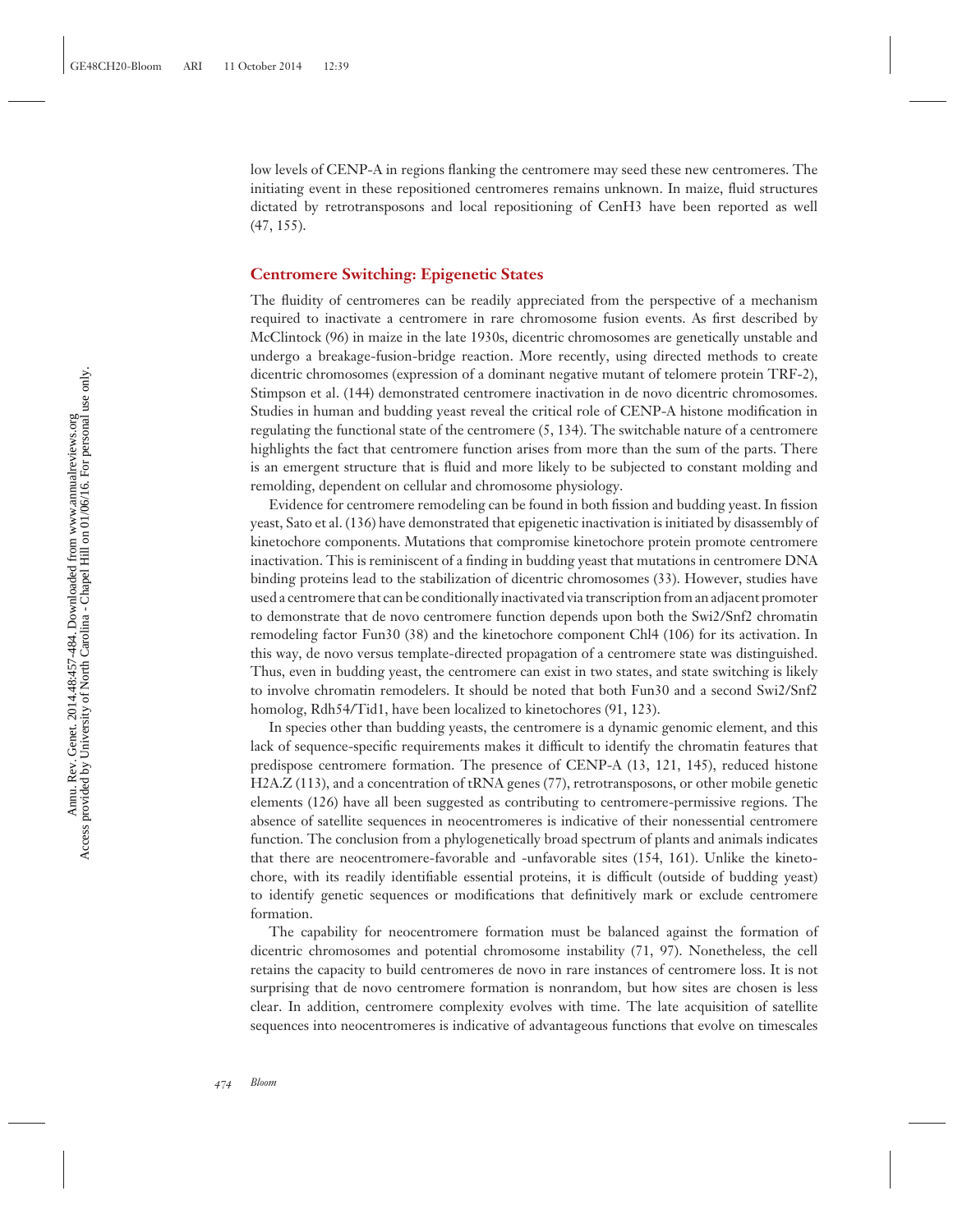slower than those for the microtubule attachment mechanism. Enumerating these functions and considering alternative segregation mechanisms might provide insights into the centromere that transcend kinetochore function.

# **IMPLICATIONS OF NONCANONICAL SEGREGATION MECHANISMS FOR KINETOCHORE-INDEPENDENT CENTROMERE FUNCTION**

#### **Velcro Segregation Mechanisms**

The two-micron plasmid in budding yeast is a high-copy extrachromosomal element. The plasmid is partitioned with high fidelity in part because of a highly evolved stabilization element (STB) and the DNA binding proteins Rep1 and Rep2. Recent studies have shown that the two-micron plasmid physically associates with the chromosome and recruits cohesin (51), leading to a proposal for a hitchhiking mechanism of segregation (18). The plasmid recruits substoichiometric quantities of the centromere-specific histone (CENP-A), indicating that the potential site of hitchhiking might be the centromere. Centromere chromatin may provide a similar mechanism of association between the individual centromeres in budding yeast, thereby contributing to the fidelity of segregation.

### **Structural Maintenance of Chromosome-Based Bacterial Segregation**

The timing of condensin-mediated compaction of DNA in bacteria is closely linked to the chromosome segregation cycle and cell division (148, 166). In eukaryotes, condensin and cohesin loading is coupled to DNA replication (27, 167), and chromosomes are condensed well before anaphase chromosome segregation. Linking chromosome compaction with segregation in bacteria may reflect a strategy to harness SMC-mediated compaction forces for segregation. Rudner and colleagues (148, 166) argue that the key feature of SMC-mediated compaction is the orderly folding of DNA, thereby facilitating protein-DNA transactions, and that this has a central role in driving segregation. Chromosome individualization (visibly separated sister chromatids) in multicellular organisms likewise reflects the ability of condensation mechanisms to segregate strands. The enrichment of cohesin and condensin in centromeric heterochromatin (27, 86, 99) is indicative of additional functions beyond compaction and cohesion. The analysis of polymer networks makes testable predications for how these proteins contribute to centromere elasticity.

#### **Entropic Recoil in Confinement**

Jun and colleagues (82, 83) have shown that the penalty due to polymer repulsion is sufficient to drive chains apart in a confined space, and may drive chromosome segregation in bacterial cells. As soon as the genome becomes fragmented, such as in eukaryotic chromosomes, thermodynamics is completely insufficient, as this mechanism cannot provide a single order or spatial direction. Thus, the polymer repulsion model cannot be the sole mechanism for eukaryotic chromosome segregation but serves as a guide to our intuition. Kleckner and colleagues (81) posit that origins of replication in bacteria are pushed toward the cell poles as a result of intranucleoid confinement. The replicated origins undergo condensation and resolution from each other but remain juxtaposed at specific origin-proximal sites (called snaps). The accumulation of DNA in the confined cellular space generates internal pushing forces. When these forces exceed the strength of the snaps, cohesion is lost, resulting in the abrupt and rapid extrusion of the condensed origin regions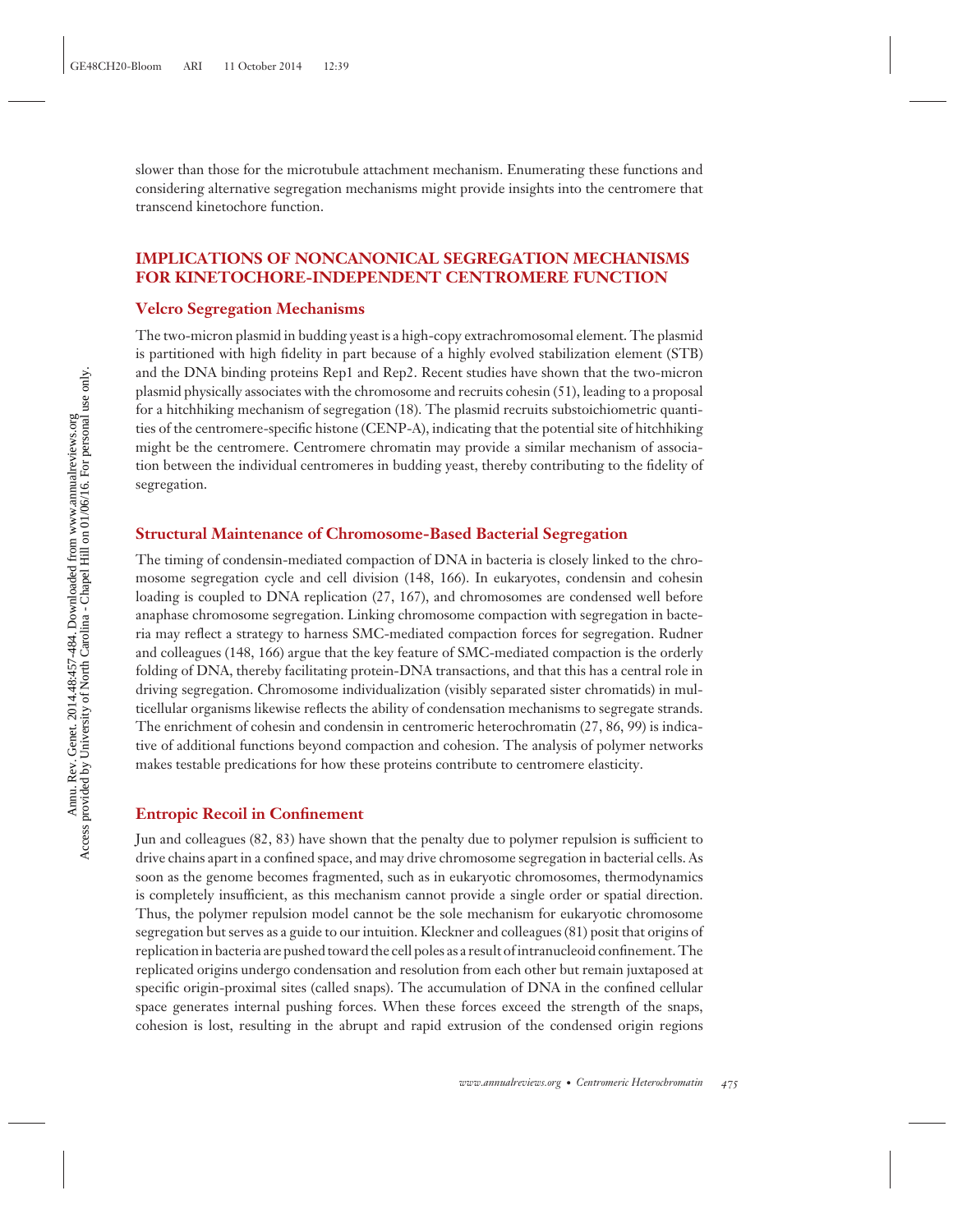toward opposite poles. Because replication probably initiates at the nucleoid periphery, the newly replicated DNA is naturally compartmentalized from the unreplicated chromosome. This helps to prevent entanglements and provides an unimpeded path for segregation of the origins and may explain why yeast centromeres are replicated early. Polymer repulsion may also underlie a mechanism to extrude centromeres and thus prevent them from being buried in the mass of centromeric heterochromatin.

# **EMERGENT FUNCTION FROM ENRICHMENT AND MOLECULAR ORGANIZATION OF CENTROMERE COMPONENTS**

If we build our understanding of the centromere from the biochemical and physical properties of the components, we emerge with a deeper understanding that transcends the kinetochore. The enrichment of topology adjusters, including cohesin, condensin, and topoisomerase II, endows centromeres with elasticity. Entanglement reflects a topological constraint resulting from the fact that DNA strands are unable to cross one another (157) in the absence of topoisomerase II. As a result of entanglements, the motion of one chain influences the other, resulting in an increased elastic modulus of the network (87, 157). In the case of  $\lambda$  DNA at DNA concentrations greater than 0.5 mg/mL, the elastic modulus exceeds the viscous modulus of the network. The network thus exhibits elastic behavior. In the centromere, we can estimate the concentration of DNA on the basis of the region of DNA enriched in SMC proteins (50 kb/chromosome) and the volume of the cylinder between bi-oriented centromeres in mitosis (∼0.15 μm3). The DNA concentration is approximately 9 mg/mL (about three times greater than bulk DNA in the nucleus). Thus, it is very likely that strands are topologically constrained within the cohesin barrel.

As discussed above, DNA strand sliding within the cohesin ring confers a slip-link property to the network. Tension generated at one strand is distributed among remaining strands because each strand "feels" the other through the equalization of tension via nanopulleys. Gels with sliplinks (polyrotaxane gels) have the remarkable property of maintaining their three-dimensional shape over orders of magnitude of size scales (116). The consequence of such a network is that the stochastic growth and shortening of kinetochore microtubules at individual attachment sites can be averaged across the chromatin spring.

Condensin is responsible for chromosome condensation in metaphase as well as recoil of chromosome arms throughout anaphase (127). Condensin is highly enriched in regions of very high transcription, such as the nucleolus, and also at centromeres (4, 27, 28, 86). It has been proposed that condensin in the nucleolus serves to protect the genome from massive rearrangement from recombination between rDNA repeats and potential shuffling thereof. In the centromere, condensin contributes to heterochromatin compaction. However, considering the central role for condensin in prokaryotic chromosome segregation, the enrichment of condensin in eukaryotic chromosomes may be more profound. Compaction of strands naturally (i.e., thermodynamically) promotes strand segregation. Thus, the centromere provides the site of initiation for chromosome strand separation. From this perspective, the spindle apparatus functions as a guidance mechanism to ensure that sisters separate. The driving force for segregation may lie within the centromere proper.

The physical basis for the chromatin spring will ultimately require an understanding of DNA fluctuations, compaction, histone modification and mobility, DNA cross-linking complexes (interas well as intramolecular interactions), and topology adjusters. Through DNA strand cross-linking and entanglements, a robust elastic network emerges that maintains mechanical integrity across hundreds to thousands of kilobase pairs of centromere DNA. Polymer physics provide an important framework for integrating protein function with DNA dynamics to comprehend the accuracy of chromosome segregation.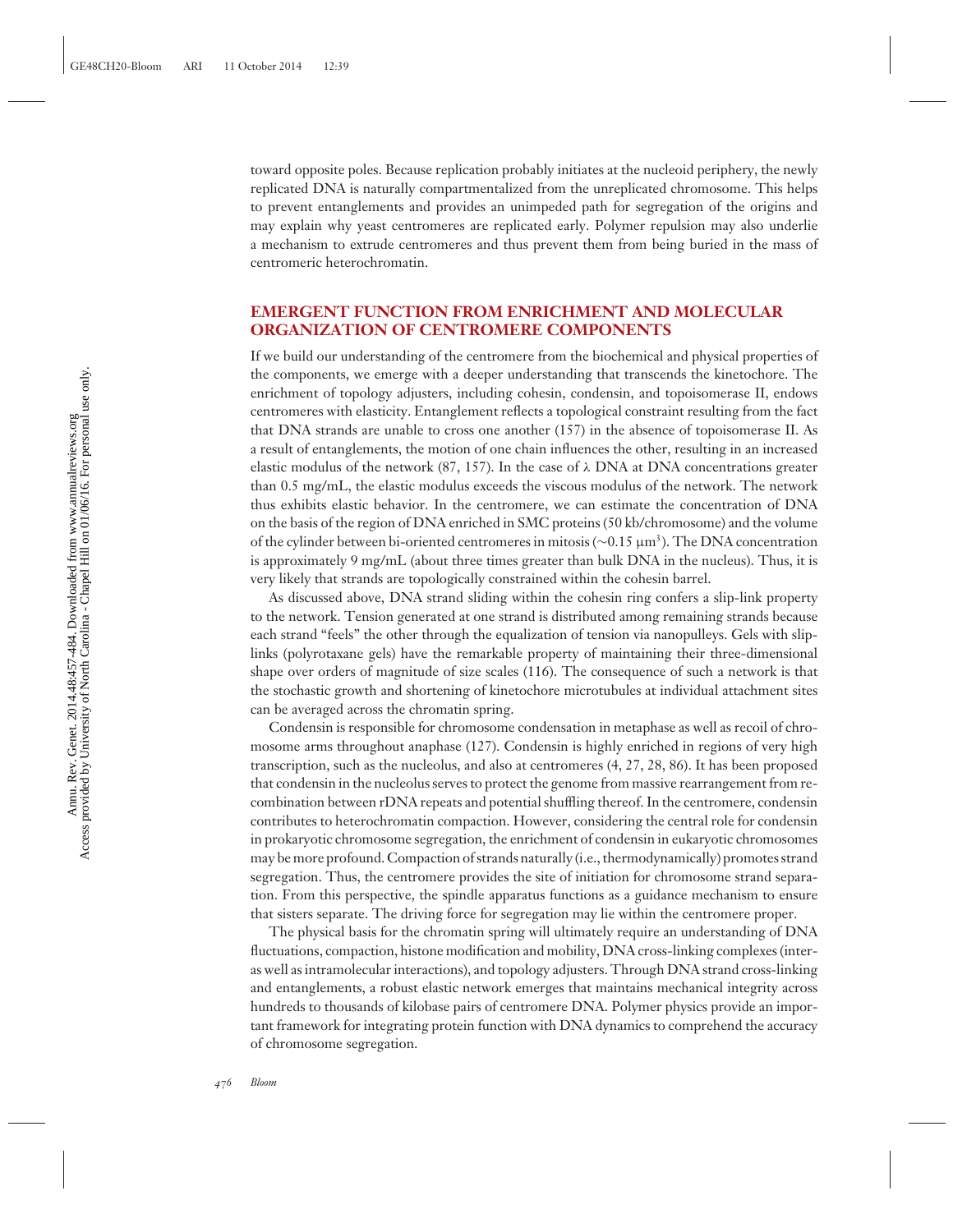## **DISCLOSURE STATEMENT**

The author is not aware of any affiliations, memberships, funding, or financial holdings that might be perceived as affecting the objectivity of this review.

### **LITERATURE CITED**

- 1. Anderson DE, Losada A, Erickson HP, Hirano T. 2002. Condensin and cohesin display different arm conformations with characteristic hinge angles. *J. Cell Biol.* 156:419–24
- 2. Anderson M, Haase J, Yeh E, Bloom K. 2009. Function and assembly of DNA looping, clustering, and microtubule attachment complexes within a eukaryotic kinetochore. *Mol. Biol. Cell* 20:4131–39
- 3. Asakura S, Oosawa F. 1954. On interaction between two bodies immersed in a solution of macromolecules. *J. Chem. Phys.* 22:1255–56
- 4. Bachellier-Bassi S, Gadal O, Bourout G, Nehrbass U. 2008. Cell cycle–dependent kinetochore localization of condensin complex in *Saccharomyces cerevisiae*. *J. Struct. Biol.* 162:248–59
- 5. Bailey AO, Panchenko T, Sathyan KM, Petkowski JJ, Pai PJ, et al. 2013. Posttranslational modification of CENP-A influences the conformation of centromeric chromatin. *Proc. Natl. Acad. Sci. USA* 110:11827– 32
- 6. Baldwin M, Warsi T, Bachant J. 2009. Analyzing Top2 distribution on yeast chromosomes by chromatin immunoprecipitation. *Methods Mol. Biol.* 582:119–30
- 7. Bardin AJ, Amon A. 2001. Men and sin: What's the difference? *Nat. Rev. Mol. Cell Biol.* 2:815–26
- 8. Bergmann JH, Jakubsche JN, Martins NM, Kagansky A, Nakano M, et al. 2012. Epigenetic engineering: histone H3K9 acetylation is compatible with kinetochore structure and function. *J. Cell Sci.* 125:411– 21
- 9. Bergmann JH, Rodriguez MG, Martins NM, Kimura H, Kelly DA, et al. 2011. Epigenetic engineering shows H3K4me2 is required for HJURP targeting and CENP-A assembly on a synthetic human kinetochore. *EMBO J.* 30:328–40
- 10. Biggins S. 2013. The composition, functions, and regulation of the budding yeast kinetochore. *Genetics* 194:817–46
- 11. Bloom K, Yeh E. 2010. Tension management in the kinetochore. *Curr. Biol.* 20:R1040–48
- 12. Bloom KS. 2008. Beyond the code: the mechanical properties of DNA as they relate to mitosis. *Chromosoma* 117:103–10
- 13. Blower MD, Sullivan BA, Karpen GH. 2002. Conserved organization of centromeric chromatin in flies and humans. *Dev. Cell* 2:319–30
- 14. Brenner S, Pepper D, Berns MW, Tan E, Brinkley BR. 1981. Kinetochore structure, duplication, and distribution in mammalian cells: analysis by human autoantibodies from scleroderma patients. *J. Cell Biol.* 91:95–102
- 15. Brinkley BR, Stubblefield E. 1966. The fine structure of the kinetochore of a mammalian cell in vitro. *Chromosoma* 19:28–43
- 16. Bui M, Walkiewicz MP, Dimitriadis EK, Dalal Y. 2013. The CENP-A nucleosome: a battle between Dr Jekyll and Mr Hyde. *Nucleus* 4:37–42
- 17. Carbone L, Nergadze SG, Magnani E, Misceo D, Francesca Cardone M, et al. 2006. Evolutionary movement of centromeres in horse, donkey, and zebra. *Genomics* 87:777–82
- 18. Chan KM, Liu YT, Ma CH, Jayaram M, Sau S. 2013. The 2 micron plasmid of *Saccharomyces cerevisiae*: a miniaturized selfish genome with optimized functional competence. *Plasmid* 70:2–17
- 19. Cheerambathur DK, Desai A. 2014. Linked in: formation and regulation of microtubule attachments during chromosome segregation. *Curr. Opin. Cell Biol.* 26:113–22
- 20. Cherry LM, Faulkner AJ, Grossberg LA, Balczon R. 1989. Kinetochore size variation in mammalian chromosomes: an image analysis study with evolutionary implications. *J. Cell Sci.* 92(Pt. 2):281–89
- 21. Chikashige Y, Ding DQ, Funabiki H, Haraguchi T, Mashiko S, et al. 1994. Telomere-led premeiotic chromosome movement in fission yeast. *Science* 264:270–73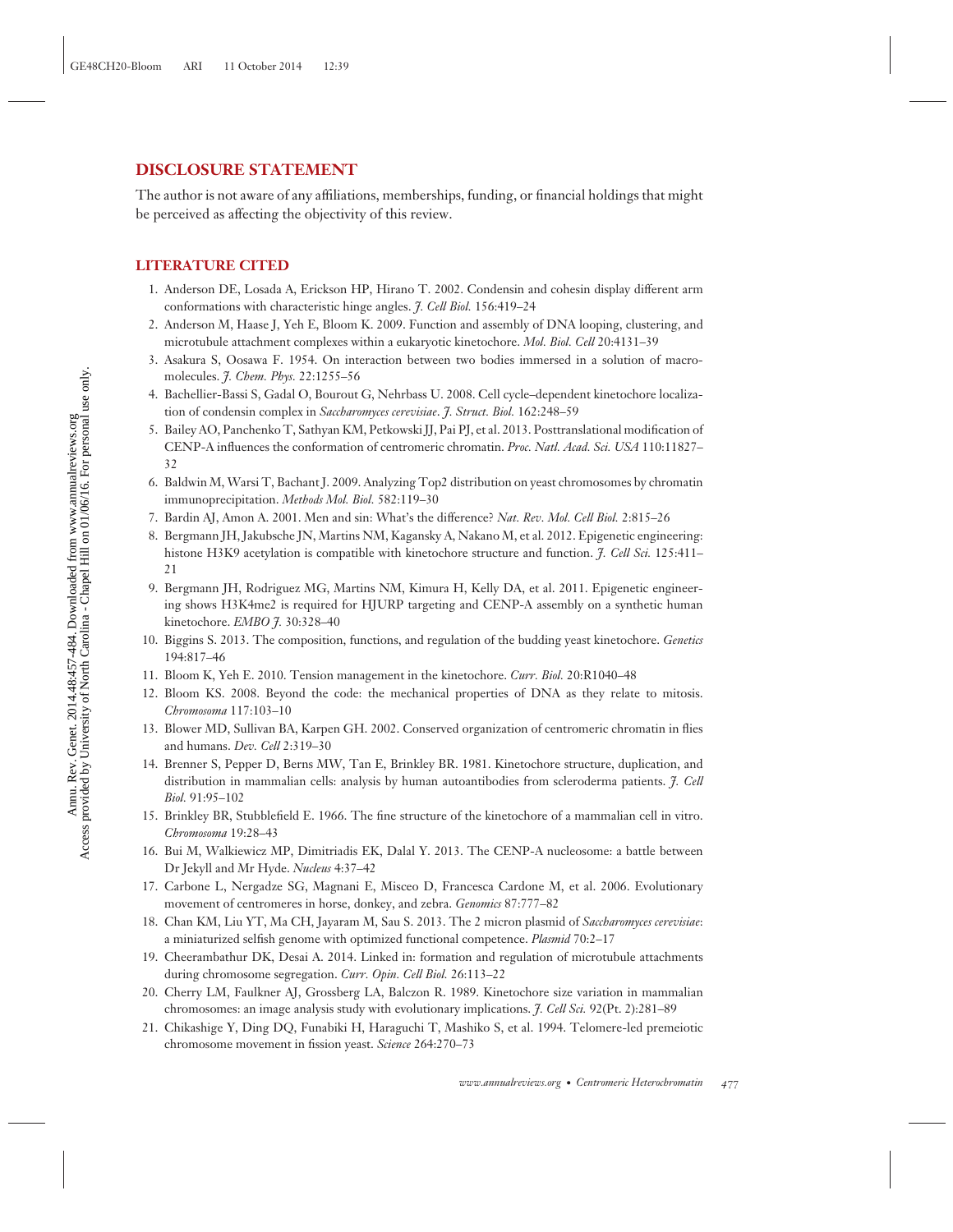- 22. Chikashige Y, Tsutsumi C, Yamane M, Okamasa K, Haraguchi T, Hiraoka Y. 2006. Meiotic proteins bqt1 and bqt2 tether telomeres to form the bouquet arrangement of chromosomes. *Cell* 125:59– 69
- 23. Clarke L, Baum MP. 1990. Functional analysis of a centromere from fission yeast: a role for centromerespecific repeated DNA sequences. *Mol. Cell. Biol.* 10:1863–72
- 24. Clarke L, Carbon J. 1980. Isolation of a yeast centromere and construction of functional small circular chromosomes. *Nature* 287:504–9
- 25. Cuylen S, Metz J, Haering CH. 2011. Condensin structures chromosomal DNA through topological links. *Nat. Struct. Mol. Biol.* 18:894–901
- 26. Cuylen S,Metz J, Hruby A, Haering CH. 2013. Entrapment of chromosomes by condensin rings prevents their breakage during cytokinesis. *Dev. Cell.* 27:469–78
- 27. D'Ambrosio C, Schmidt CK, Katou Y, Kelly G, Itoh T, et al. 2008. Identification of *cis*-acting sites for condensin loading onto budding yeast chromosomes. *Genes Dev.* 22:2215–27
- 28. D'Amours D, Stegmeier F, Amon A. 2004. Cdc14 and condensin control the dissolution of cohesinindependent chromosome linkages at repeated DNA. *Cell* 117:455–69
- 29. de Gennes PG. 1979. *Scaling Concepts in Polymer Physics*. Ithaca, NY: Cornell Univ. Press
- 30. De Rop V, Padeganeh A, Maddox PS. 2012. CENP-A: the key player behind centromere identity, propagation, and kinetochore assembly. *Chromosoma* 121:527–38
- 31. Deng Y, Sun M, Shaevitz JW. 2011. Direct measurement of cell wall stress stiffening and turgor pressure in live bacterial cells. *Phys. Rev. Lett.* 107:158101
- 32. Ding R, McDonald KL, McIntosh JR. 1993. Three-dimensional reconstruction and analysis of mitotic spindles from the yeast, *Schizosaccharomyces pombe*. *J. Cell Biol.* 120:141–51
- 33. Doheny KF, Sorger PK, Hyman AA, Tugendreich S, Spencer F, Hieter P. 1993. Identification of essential components of the *S. cerevisiae* kinetochore. *Cell* 73:761–74
- 34. Doi M, Edwards SF. 1986. *The Theory of Polymer Dynamics*. Oxford, UK: Oxford Univ. Press
- 35. Dorsett D. 2011. Cohesin: genomic insights into controlling gene transcription and development. *Curr. Opin. Genet. Dev.* 21:199–206
- 36. Dorsett D, Merkenschlager M. 2013. Cohesin at active genes: a unifying theme for cohesin and gene expression from model organisms to humans. *Curr. Opin. Cell Biol.* 25:327–33
- 37. Duan Z, Andronescu M, Schutz K, McIlwain S, Kim YJ, et al. 2010. A three-dimensional model of the yeast genome. *Nature* 465:363–67
- 38. Durand-Dubief M,WillWR, Petrini E, Theodorou D, Harris RR, et al. 2012. SWI/SNF-like chromatin remodeling factor Fun30 supports point centromere function in *S. cerevisiae*. *PLOS Genet.* 8:e1002974
- 39. Eckert CA, Gravdahl DJ, Megee PC. 2007. The enhancement of pericentromeric cohesin association by conserved kinetochore components promotes high-fidelity chromosome segregation and is sensitive to microtubule-based tension. *Genes Dev.* 21:278–91
- 40. Falk SJ, Black BE. 2013. Centromeric chromatin and the pathway that drives its propagation. *Biochim. Biophys. Acta* 1819:313–21
- 41. Feynman RP. 1960. There's plenty of room at the bottom. *Caltech Eng. Sci.* 23:22–36
- 42. Fisher JK, Bourniquel A, Witz G, Weiner B, Prentiss M, Kleckner N. 2013. Four-dimensional imaging of *E. coli* nucleoid organization and dynamics in living cells. *Cell* 153:882–95
- 43. Fitzgerald-Hayes M, Clarke L, Carbon J. 1982. Nucleotide sequence comparisons and functional analysis of yeast centromere DNAs. *Cell* 29:235–44
- 44. Flemming W. 1882. *Zellsubstanz, Kern und Zelltheilung*. Leipzig, Ger.: Vogel. 424 pp.
- 45. Foltz DR, Jansen LE, Black BE, Bailey AO, Yates JR 3rd, Cleveland DW. 2006. The human CENP-A centromeric nucleosome-associated complex. *Nat. Cell Biol.* 8:458–69
- 46. Fritzler MJ, Kinsella TD. 1980. The CREST syndrome: a distinct serologic entity with anticentromere antibodies. *Am. J. Med.* 69:520–26
- 47. Fu S, Lv Z, Gao Z,Wu H, Pang J, et al. 2013. De novo centromere formation on a chromosome fragment in maize. *Proc. Natl. Acad. Sci. USA* 110:6033–36
- 48. Gartenberg M. 2009. Heterochromatin and the cohesion of sister chromatids.*Chromosome Res.* 17:229–38
- 49. Gascoigne KE, Takeuchi K, Suzuki A, Hori T, Fukagawa T, Cheeseman IM. 2011. Induced ectopic kinetochore assembly bypasses the requirement for CENP-A nucleosomes. *Cell* 145:410–22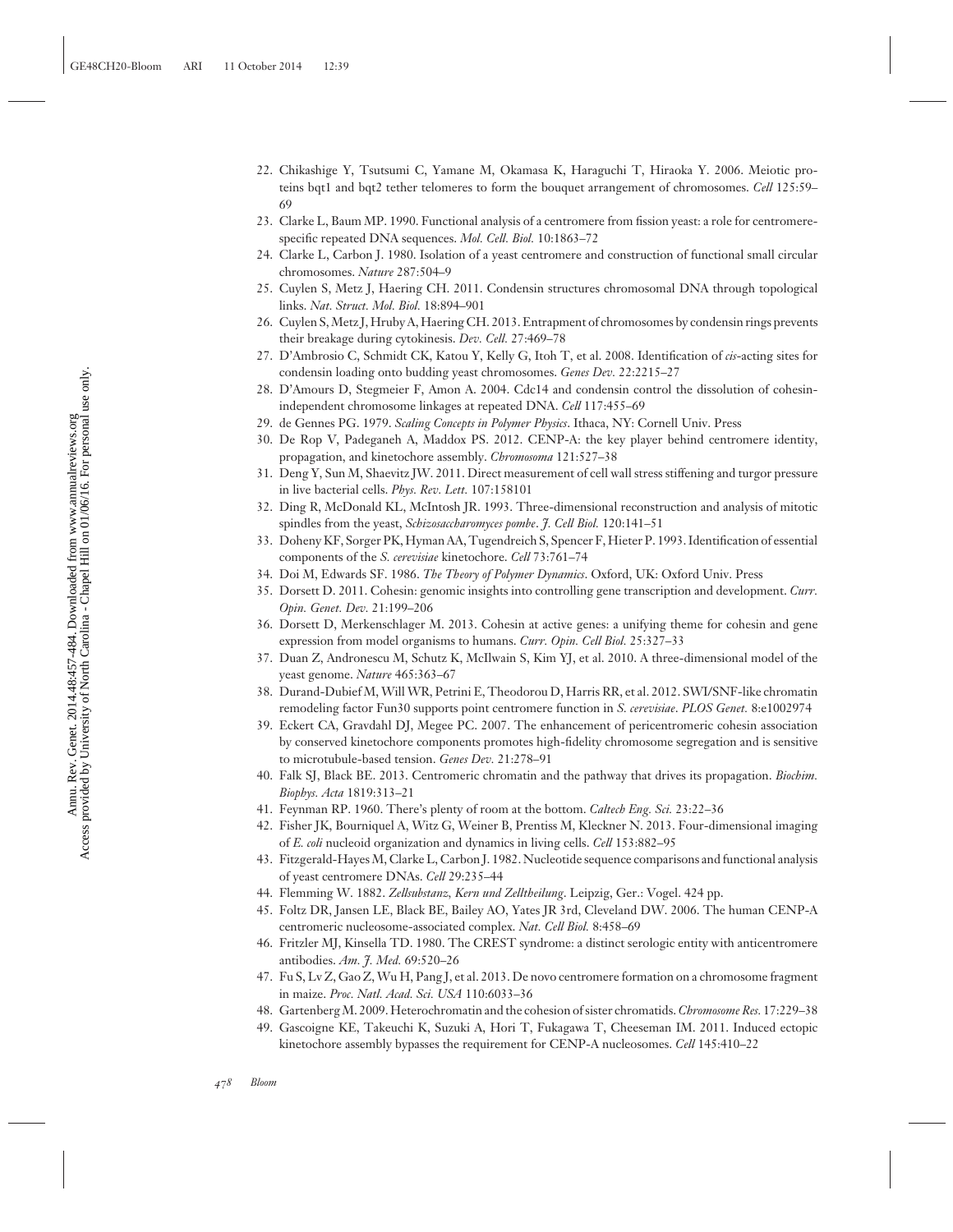- 50. Gent JI, Dawe RK. 2012. RNA as a structural and regulatory component of the centromere. *Annu. Rev. Genet.* 46:443–53
- 51. Ghosh SK, Huang CC, Hajra S, Jayaram M. 2010. Yeast cohesin complex embraces 2 micron plasmid sisters in a tri-linked catenane complex. *Nucleic Acids Res.* 38:570–84
- 52. Glynn EF, Megee PC, Yu HG, Mistrot C, Unal E, et al. 2004. Genome-wide mapping of the cohesin complex in the yeast *Saccharomyces cerevisiae*. *PLOS Biol.* 2:E259
- 53. Glynn M, Kaczmarczyk A, Prendergast L, Quinn N, Sullivan KF. 2010. Centromeres: assembling and propagating epigenetic function. *Subcell. Biochem.* 50:223–49
- 54. Goh PY, Kilmartin JV. 1993. *NDC10*: a gene involved in chromosome segregation in *Saccharomyces cerevisiae*. *J. Cell Biol.* 121:503–12
- 55. Gopalakrishnan S, Sullivan BA, Trazzi S, Della Valle G, Robertson KD. 2009. DNMT3B interacts with constitutive centromere protein CENP-C to modulate DNA methylation and the histone code at centromeric regions. *Hum. Mol. Genet.* 18:3178–93
- 56. Goshima G, Yanagida M. 2000. Establishing biorientation occurs with precocious separation of the sister kinetochores, but not the arms, in the early spindle of budding yeast. *Cell* 100:619–33
- 57. Granick S, Rubinstein M. 2004. Polymers: a multitude of macromolecules. *Nat. Mater.* 3:586–87
- 58. Greulich KO, Wachtel E, Ausio J, Seger D, Eisenberg H. 1987. Transition of chromatin from the "10 nm" lower order structure, to the "30 nm" higher order structure as followed by small angle X-ray scattering. *J. Mol. Biol.* 193:709–21
- 59. Grewal SI. 2010. RNAi-dependent formation of heterochromatin and its diverse functions. *Curr. Opin. Genet. Dev.* 20:134–41
- 60. Grewal SI, Jia S. 2007. Heterochromatin revisited. *Nat. Rev. Genet.* 8:35–46
- 61. Grosberg AY, Khokhlov AR. 1997. *Giant Molecules Here, There, and Everywhere.* San Diego, CA: Acad. Press. 244 pp.
- 62. Haase J,Mishra PK, Stephens A, Haggerty R, Quammen C, et al. 2013. A 3D map of the yeast kinetochore reveals the presence of core and accessory centromere-specific histone. *Curr. Biol.* 23:1939–44
- 63. Haase J, Stephens A, Verdaasdonk J, Yeh E, Bloom K. 2012. Bub1 kinase and Sgo1 modulate pericentric chromatin in response to altered microtubule dynamics. *Curr. Biol.* 22:471–81
- 64. Haering CH, Lowe J, Hochwagen A, Nasmyth K. 2002. Molecular architecture of SMC proteins and the yeast cohesin complex. *Mol. Cell* 9:773–88
- 65. Haeusler RA, Pratt-Hyatt M, Good PD, Gipson TA, Engelke DR. 2008. Clustering of yeast tRNA genes is mediated by specific association of condensin with tRNA gene transcription complexes. *Genes Dev.* 22:2204–14
- 66. Hall LE, Mitchell SE, O'Neill RJ. 2012. Pericentric and centromeric transcription: a perfect balance required. *Chromosome Res.* 20:535–46
- 67. Harrington JJ, Van Bokkelen G, Mays RW, Gustashaw K, Willard HF. 1997. Formation of de novo centromeres and construction of first-generation human artificial microchromosomes. *Nat. Genet.* 15:345– 55
- 68. Hayden KE, Strome ED, Merrett SL, Lee HR, Rudd MK, Willard HF. 2013. Sequences associated with centromere competency in the human genome. *Mol. Cell. Biol.* 33:763–72
- 69. He X, Asthana S, Sorger PK. 2000. Transient sister chromatid separation and elastic deformation of chromosomes during mitosis in budding yeast. *Cell* 101:763–75
- 70. Hill A, Bloom K. 1987. Genetic manipulation of centromere function. *Mol. Cell. Biol.* 7:2397–405
- 71. Hill A, Bloom K. 1989. Acquisition and processing of a conditional dicentric chromosome in *Saccharomyces cerevisiae*. *Mol. Cell. Biol.* 9:1368–70
- 72. Hirano T. 2006. At the heart of the chromosome: SMC proteins in action. *Nat. Rev. Mol. Cell Biol.* 7:311–22
- 73. Hopper AK, Pai DA, Engelke DR. 2010. Cellular dynamics of tRNAs and their genes. *FEBS Lett.* 584:310–17
- 74. Hori T, Shang WH, Takeuchi K, Fukagawa T. 2013. The CCAN recruits CENP-A to the centromere and forms the structural core for kinetochore assembly. *J. Cell Biol.* 200:45–60
- 75. Hsieh CL, Lin CL, Liu H, Chang YJ, Shih CJ, et al. 2011. WDHD1 modulates the post-transcriptional step of the centromeric silencing pathway. *Nucleic Acids Res.* 39:4048–62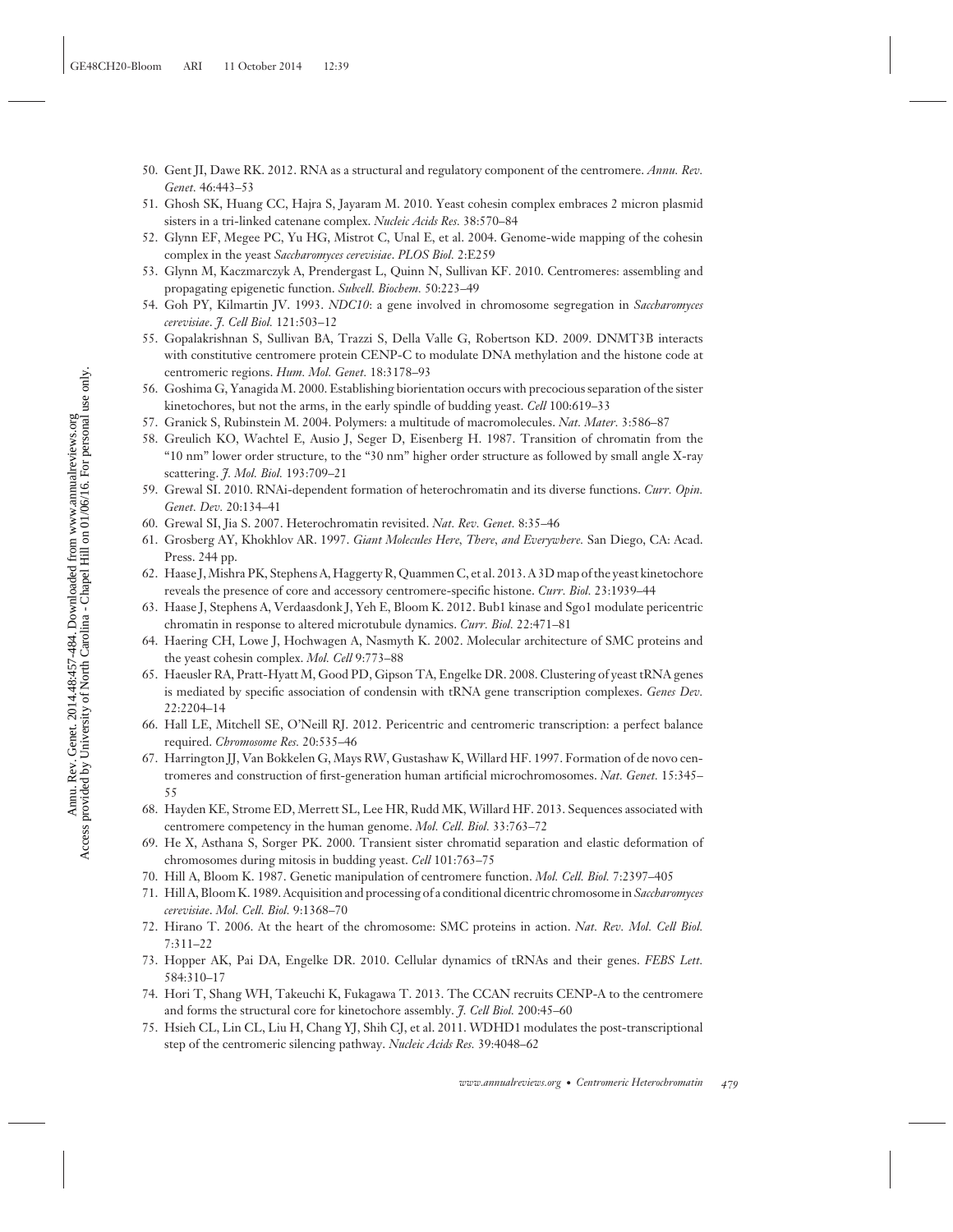- 76. Hu B, Itoh T, Mishra A, Katoh Y, Chan KL, et al. 2011. ATP hydrolysis is required for relocating cohesin from sites occupied by its Scc2/4 loading complex. *Curr. Biol.* 21:12–24
- 77. Iwasaki O, Tanaka A, Tanizawa H, Grewal SI, Noma K. 2010. Centromeric localization of dispersed Pol III genes in fission yeast. *Mol. Biol. Cell* 21:254–65
- 78. Johzuka K, Horiuchi T. 2007. RNA polymerase I transcription obstructs condensin association with 35S rRNA coding regions and can cause contraction of long repeat in *Saccharomyces cerevisiae*. *Genes Cells* 12:759–71
- 79. Johzuka K, Horiuchi T. 2009. The *cis* element and factors required for condensin recruitment to chromosomes. *Mol. Cell* 34:26–35
- 80. Jokelainen PT. 1967. The ultrastructure and spatial organization of the metaphase kinetochore in mitotic rat cells. *J. Ultrastruct. Res.* 19:19–44
- 81. Joshi MC, Bourniquel A, Fisher J, Ho BT, Magnan D, et al. 2011. *Escherichia coli* sister chromosome separation includes an abrupt global transition with concomitant release of late-splitting intersister snaps. *Proc. Natl. Acad. Sci. USA* 108:2765–70
- 82. Jun S, Mulder B. 2006. Entropy-driven spatial organization of highly confined polymers: lessons for the bacterial chromosome. *Proc. Natl. Acad. Sci. USA* 103:12388–93
- 83. Jun S, Wright A. 2010. Entropy as the driver of chromosome segregation. *Nat. Rev. Microbiol.* 8:600–7
- 84. Kendall A, Hull MW, Bertrand E, Good PD, Singer RH, Engelke DR. 2000. A CBF5 mutation that disrupts nucleolar localization of early tRNA biosynthesis in yeast also suppresses tRNA gene-mediated transcriptional silencing. *Proc. Natl. Acad. Sci. USA* 97:13108–13
- 85. Kiermaier E, Woehrer S, Peng Y, Mechtler K, Westermann S. 2009. A Dam1-based artificial kinetochore is sufficient to promote chromosome segregation in budding yeast. *Nat. Cell Biol.* 11:1109–15
- 86. Kim JH, Zhang T, Wong NC, Davidson N, Maksimovic J, et al. 2013. Condensin I associates with structural and gene regulatory regions in vertebrate chromosomes. *Nat Commun.* 4:2537
- 87. Kundukad B, van der Maarel JR. 2010. Control of the flow properties of DNA by topoisomerase II and its targeting inhibitor. *Biophys. J.* 99:1906–15
- 88. Lacefield S, Lau DT, Murray AW. 2009. Recruiting a microtubule-binding complex to DNA directs chromosome segregation in budding yeast. *Nat. Cell Biol.* 11:1116–20
- 89. Lechner J, Carbon J. 1991. A 240 kd multisubunit protein complex, CBF3, is a major component of the budding yeast centromere. *Cell* 64:717–25
- 90. Lejeune E, Bayne EH, Allshire RC. 2010. On the connection between RNAi and heterochromatin at centromeres. *Cold Spring Harb. Symp. Quant. Biol.* 75:275–83
- 91. Lisby M, Barlow JH, Burgess RC, Rothstein R. 2004. Choreography of the DNA damage response: spatiotemporal relationships among checkpoint and repair proteins. *Cell* 118:699–713
- 92. Liu ST, Rattner JB, Jablonski SA, Yen TJ. 2006. Mapping the assembly pathways that specify formation of the trilaminar kinetochore plates in human cells. *J. Cell Biol.* 175:41–53
- 93. Losada A, Hirano M, Hirano T. 2002. Cohesin release is required for sister chromatid resolution, but not for condensin-mediated compaction, at the onset of mitosis. *Genes Dev.* 16:3004–16
- 94. Maddox PS, Portier N, Desai A, Oegema K. 2006. Molecular analysis of mitotic chromosome condensation using a quantitative time-resolved fluorescence microscopy assay. *Proc. Natl. Acad. Sci. USA* 103:15097–102
- 95. Masumoto H, Ikeno M, Nakano M, Okazaki T, Grimes B, et al. 1998. Assay of centromere function using a human artificial chromosome. *Chromosoma* 107:406–16
- 96. McClintock B. 1938. The production of homozygous deficient tissues with mutant characteristics by means of the aberrant mitotic behavior of ring-shaped chromosomes. *Genetics* 23:315–76
- 97. McClintock B. 1953. Induction of instability at selected loci in maize. *Genetics* 38:579–99
- 98. McIntosh JR, Molodtsov MI, Ataullakhanov FI. 2012. Biophysics of mitosis. *Q. Rev. Biophys.* 45:147– 207
- 99. Megee PC, Mistrot C, Guacci V, Koshland D. 1999. The centromeric sister chromatid cohesion site directs Mcd1p binding to adjacent sequences. *Mol. Cell* 4:445–50
- 100. Minc N, Boudaoud A, Chang F. 2009. Mechanical forces of fission yeast growth. *Curr. Biol.* 19:1096– 101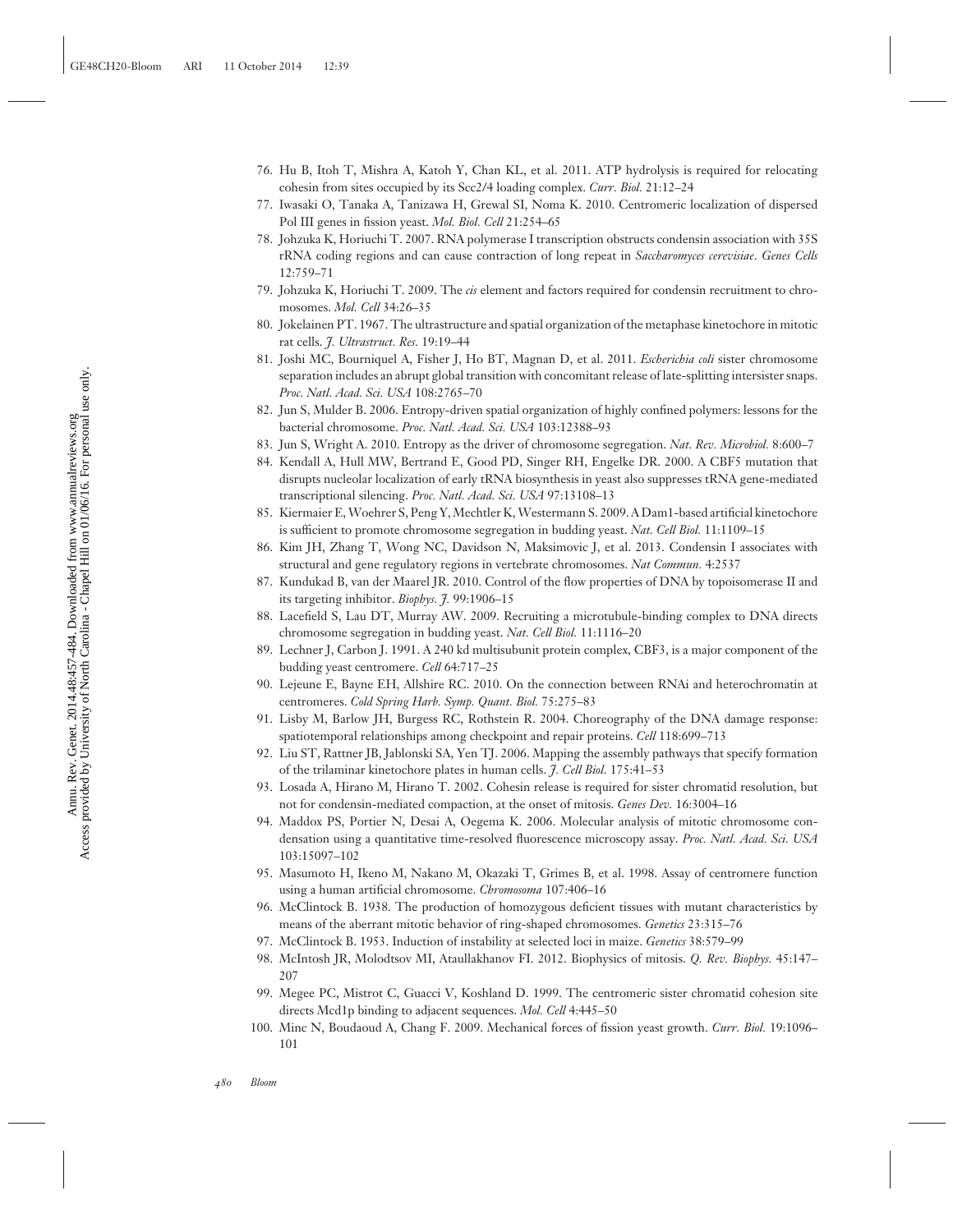- 101. Mishra PK, Ottmann AR, Basrai M. 2013. Structural integrity of centromeric chromatin and faithful chromosome segregation requires Pat1. *Genetics* 195(2):369–79
- 102. Molineux IJ, Panja D. 2013. Popping the cork: mechanisms of phage genome ejection. *Nat. Rev. Microbiol.* 11:194–204
- 103. Moroi Y, Hartman AL, Nakane PK, Tan EM. 1981. Distribution of kinetochore (centromere) antigen in mammalian cell nuclei. *J. Cell Biol.* 90:254–59
- 104. Moroi Y, Peebles C, Fritzler MJ, Steigerwald J, Tan EM. 1980. Autoantibody to centromere (kinetochore) in scleroderma sera. *Proc. Natl. Acad. Sci. USA* 77:1627–31
- 105. Musacchio A, Ciliberto A. 2012. The spindle-assembly checkpoint and the beauty of self-destruction. *Nat. Struct. Mol. Biol.* 19:1059–61
- 106. Mythreye K, Bloom KS. 2003. Differential kinetochore protein requirements for establishment versus propagation of centromere activity in *Saccharomyces cerevisiae*. *J. Cell Biol.* 160:833–43
- 107. Nakano M, Cardinale S, Noskov VN, Gassmann R, Vagnarelli P, et al. 2008. Inactivation of a human kinetochore by specific targeting of chromatin modifiers. *Dev. Cell* 14:507–22
- 108. Nakaseko Y, Adachi Y, Funahashi S, Niwa O, Yanagida M. 1986. Chromosome walking shows a highly homologous repetitive sequence present in all the centromere regions of fission yeast. *EMBO J.* 5:1011– 21
- 109. Nasmyth K, Haering CH. 2009. Cohesin: its roles and mechanisms. *Annu. Rev. Genet.* 43:525–58
- 110. Nicklas RB. 1988. The forces that move chromosomes in mitosis. *Annu. Rev. Biophys. Biophys. Chem.* 17:431–49
- 111. Nogales E, Ramey VH. 2009. Structure-function insights into the yeast Dam1 kinetochore complex. *J. Cell Sci.* 122:3831–36
- 112. Ocampo-Hafalla MT, Uhlmann F. 2011. Cohesin loading and sliding. *J. Cell Sci.* 124:685–91
- 113. Ogiyama Y, Ohno Y, Kubota Y, Ishii K. 2013. Epigenetically induced paucity of histone H2A.Z stabilizes fission-yeast ectopic centromeres. *Nat. Struct. Mol. Biol.* 20:1397–406
- 114. Ohkuni K, Kitagawa K. 2011. Endogenous transcription at the centromere facilitates centromere activity in budding yeast. *Curr. Biol.* 21:1695–703
- 115. Ohkuni K, Kitagawa K. 2012. Role of transcription at centromeres in budding yeast. *Transcription* 3:193– 97
- 116. Okumura Y, Ito K. 2001. The polyrotaxane gel: a topological gel by figure-of-eight cross-links. *Adv. Mater.* 13:485–87
- 117. Onn I, Heidinger-Pauli JM, Guacci V, Unal E, Koshland DE. 2008. Sister chromatid cohesion: a simple concept with a complex reality. *Annu. Rev. Cell Dev. Biol.* 24:105–29
- 118. Pearson CG, Maddox PS, Salmon ED, Bloom K. 2001. Budding yeast chromosome structure and dynamics during mitosis. *J. Cell Biol.* 152:1255–66
- 119. Pelletier J, Halvorsen K, Ha BY, Paparcone R, Sandler SJ, et al. 2012. Physical manipulation of the *Escherichia coli* chromosome reveals its soft nature. *Proc. Natl. Acad. Sci. USA* 109:E2649–56
- 120. Phillips-Cremins JE, Corces VG. 2013. Chromatin insulators: linking genome organization to cellular function. *Mol. Cell* 50:461–74
- 121. Pidoux AL, Allshire RC. 2005. The role of heterochromatin in centromere function. *Philos. Trans. R. Soc. Lond. B* 360:569–79
- 122. Piras FM, Nergadze SG, Magnani E, Bertoni L, Attolini C, et al. 2010. Uncoupling of satellite DNA and centromeric function in the genus *Equus*. *PLOS Genet.* 6:e1000845
- 123. Prasad TK, Robertson RB, Visnapuu ML, Chi P, Sung P, Greene EC. 2007. A DNA-translocating Snf2 molecular motor: *Saccharomyces cerevisiae* Rdh54 displays processive translocation and extrudes DNA loops. *J. Mol. Biol.* 369:940–53
- 124. Prior CP, Cantor CR, Johnson EM, Littau VC, Allfrey VG. 1983. Reversible changes in nucleosome structure and histone H3 accessibility in transcriptionally active and inactive states of rDNA chromatin. *Cell* 34:1033–42
- 125. Przewloka MR, Glover DM. 2009. The kinetochore and the centromere: a working long distance relationship. *Annu. Rev. Genet.* 43:439–65
- 126. Qi LL, Wu JJ, Friebe B, Qian C, Gu YQ, et al. 2013. Sequence organization and evolutionary dynamics of *Brachypodium*-specific centromere retrotransposons. *Chromosome Res*. 21:507–21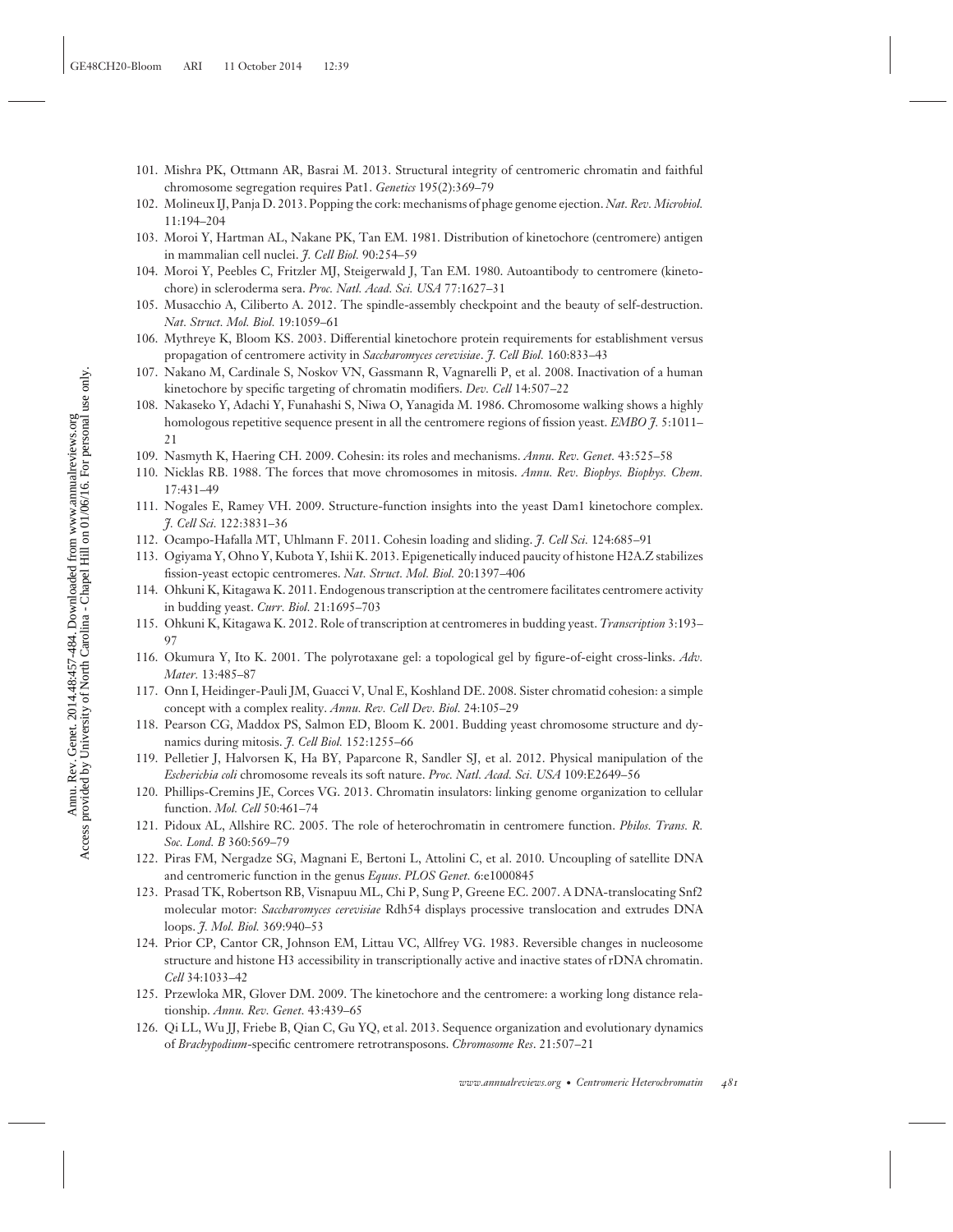- 127. Renshaw MJ, Ward JJ, Kanemaki M, Natsume K, Nedelec FJ, Tanaka TU. 2010. Condensins promote chromosome recoiling during early anaphase to complete sister chromatid separation. *Dev. Cell* 19:232– 44
- 128. Ribeiro SA, Gatlin JC, Dong Y, Joglekar A, Cameron L, et al. 2009. Condensin regulates the stiffness of vertebrate centromeres. *Mol. Biol. Cell* 20:2371–80
- 129. Rock JM, Amon A. 2009. The FEAR network. *Curr. Biol.* 19:R1063–68
- 130. Rouse PE. 1953. A theory of the linear viscoelastic properties of dilute solutions of coiling polymer. *J. Chem. Phys.* 21:1272–80
- 131. Rubinstein M, Colby RH. 2003. *Polymer Physics*. Oxford, UK: Oxford Univ. Press. 441 pp.
- 132. Salmon ED. 1975. Pressure-induced depolymerization of spindle microtubules. II. Thermodynamics of in vivo spindle assembly. *J. Cell Biol.* 66:114–27
- 133. Salmon ED, Goode D, Maugel TK, Bonar DB. 1976. Pressure-induced depolymerization of spindle microtubules. III. Differential stability in HeLa cells. *J. Cell Biol.* 69:443–54
- 134. Samel A, Cuomo A, Bonaldi T, Ehrenhofer-Murray AE. 2012. Methylation of CenH3 arginine 37 regulates kinetochore integrity and chromosome segregation. *Proc. Natl. Acad. Sci. USA* 109:9029–34
- 135. Samoshkin A, Arnaoutov A, Jansen LE, Ouspenski I, Dye L, et al. 2009. Human condensin function is essential for centromeric chromatin assembly and proper sister kinetochore orientation. *PLOS ONE* 4:e6831
- 136. Sato H, Masuda F, Takayama Y, Takahashi K, Saitoh S. 2012. Epigenetic inactivation and subsequent heterochromatinization of a centromere stabilize dicentric chromosomes. *Curr. Biol.* 22:658–67
- 137. Saunders WS, Hoyt MA. 1992. Kinesin-related proteins required for structural integrity of the mitotic spindle. *Cell* 70:451–58
- 138. Saunders WS, Koshland D, Eshel D, Gibbons IR, Hoyt MA. 1995. *Saccharomyces cerevisiae* kinesin- and dynein-related proteins required for anaphase chromosome segregation. *J. Cell Biol.* 128:617–24
- 139. Schmidt JC, Arthanari H, Boeszoermenyi A, Dashkevich NM, Wilson-Kubalek EM, et al. 2012. The kinetochore-bound Ska1 complex tracks depolymerizing microtubules and binds to curved protofilaments. *Dev. Cell* 23:968–80
- 140. Scott KC, Sullivan BA. 2014. Neocentromeres: a place for everything and everything in its place. *Trends Genet*. 30:66–74
- 141. Shang WH, Hori T, Martins NM, Toyoda A, Misu S, et al. 2013. Chromosome engineering allows the efficient isolation of vertebrate neocentromeres. *Dev. Cell* 24:635–48
- 142. Stephens AD, Haase J, Vicci L, Taylor RM 2nd, Bloom K. 2011. Cohesin, condensin, and the intramolecular centromere loop together generate the mitotic chromatin spring. *J. Cell Biol.* 193:1167–80
- 143. Stephens AD, Quammen CW, Chang B, Haase J, Taylor RM 2nd, Bloom K. 2013. The spatial segregation of pericentric cohesin and condensin in the mitotic spindle. *Mol. Biol. Cell* 24:3909–19
- 144. Stimpson KM, Song IY, Jauch A, Holtgreve-Grez H, Hayden KE, et al. 2010. Telomere disruption results in non-random formation of de novo dicentric chromosomes involving acrocentric human chromosomes. *PLOS Genet.* 6:1–19
- 145. Stoler S, Keith KC, Curnick KE, Fitzgerald-Hayes M. 1995. A mutation in CSE4, an essential gene encoding a novel chromatin-associated protein in yeast, causes chromosome nondisjunction and cell cycle arrest at mitosis. *Genes Dev.* 9:573–86
- 146. Straight AF, Belmont AS, Robinett CC, Murray AW. 1996. GFP tagging of budding yeast chromosomes reveals that protein-protein interactions can mediate sister chromatid cohesion. *Curr. Biol.* 6:1599– 608
- 147. Sullivan BA. 2009. *The Centromere*. New York: Springer. 509 pp.
- 148. Sullivan NL, Marquis KA, Rudner DZ. 2009. Recruitment of SMC by ParB-parS organizes the origin region and promotes efficient chromosome segregation. *Cell* 137:697–707
- 149. Sun M, Kawamura R, Marko JF. 2011. Micromechanics of human mitotic chromosomes. *Phys. Biol.* 8:015003
- 150. Takeuchi K, Fukagawa T. 2012. Molecular architecture of vertebrate kinetochores. *Exp. Cell Res.* 318:1367–74
- 151. Tanaka T, Cosma MP, Wirth K, Nasmyth K. 1999. Identification of cohesin association sites at centromeres and along chromosome arms. *Cell* 98:847–58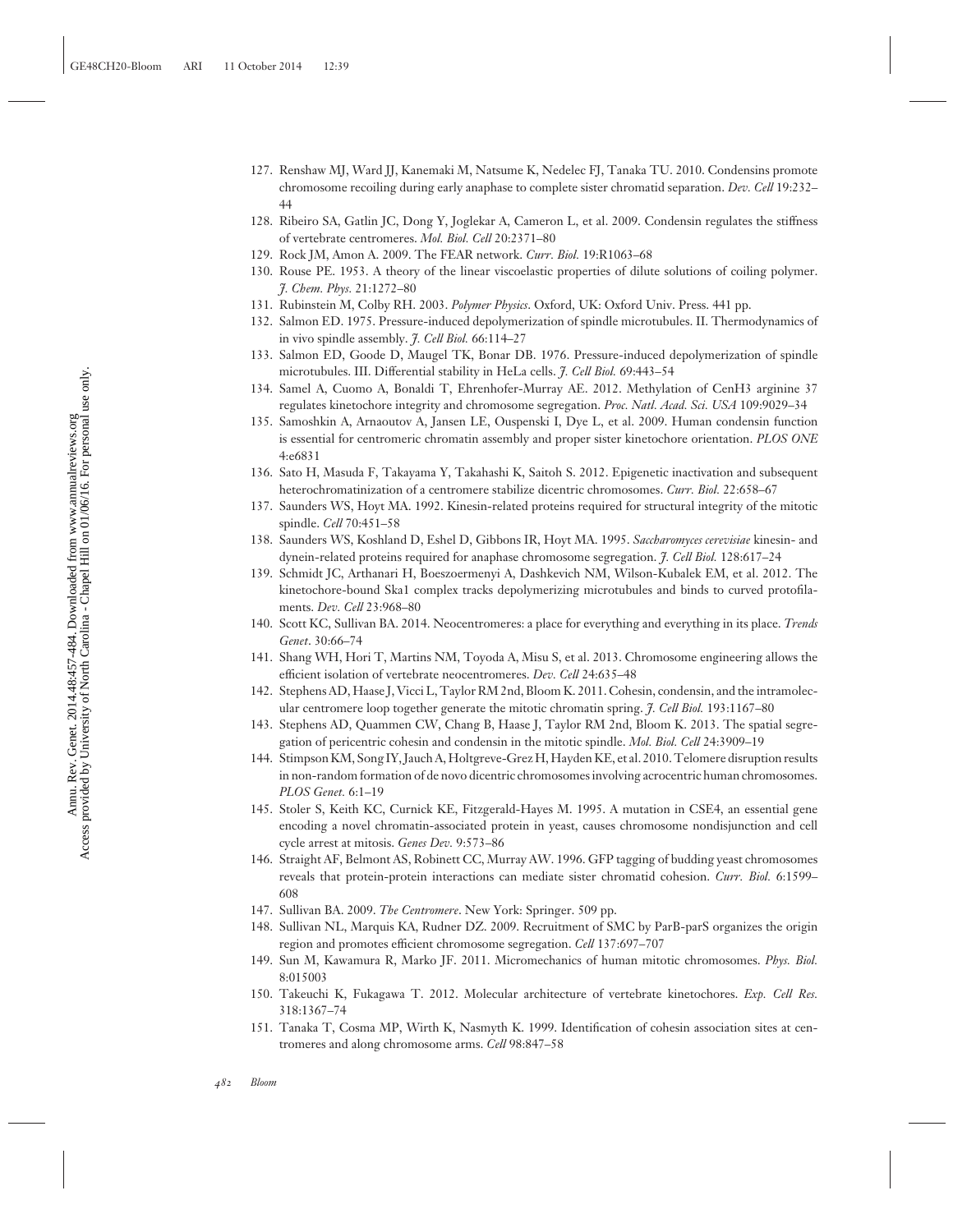- 152. Tanaka T, Fuchs J, Loidl J, Nasmyth K. 2000. Cohesin ensures bipolar attachment of microtubules to sister centromeres and resists their precocious separation. *Nat. Cell Biol.* 2:492–99
- 153. Taylor EW. 1965. Brownian and saltatory movements of cytoplasmic granules and the movement of anaphase chromosomes. *Proc. Int. Congr. Rheol. Symp. Biorheol. 4th*, *Providence, RI,* pp. 175–91. New York: **Interscience**
- 154. Thakur J, Sanyal K. 2013. Efficient neocentromere formation is suppressed by gene conversion to maintain centromere function at native physical chromosomal loci in *Candida albicans*. *Genome Res.* 23:638– 52
- 155. Topp CN, Okagaki RJ, Melo JR, Kynast RG, Phillips RL, Dawe RK. 2009. Identification of a maize neocentromere in an oat-maize addition line. *Cytogenet. Genome Res.* 124:228–38
- 156. Underhill PT, Doyle PS. 2004. On the coarse-graining of polymers into bead-spring chains. *J. Non-Newton. Fluid Mech.* 122:3–31
- 157. Van der Maarel JR. 2008. *Introduction to Biopolymer Physics*. Hackensack, NJ: World Sci. Publ. 246 pp.
- 158. Varma D, Salmon ED. 2012. The KMN protein network: chief conductors of the kinetochore orchestra. *J. Cell Sci.* 125:5927–36
- 159. Varma D, Wan X, Cheerambathur D, Gassmann R, Suzuki A, et al. 2013. Spindle assembly checkpoint proteins are positioned close to core microtubule attachment sites at kinetochores. *J. Cell Biol.* 202:735– 46
- 160. Venkei Z, Przewloka MR, Ladak Y, Albadri S, Sossick A, et al. 2012. Spatiotemporal dynamics of Spc105 regulates the assembly of the *Drosophila* kinetochore. *Open Biol.* 2:110032
- 161. Ventura M,Weigl S, Carbone L, Cardone MF, Misceo D, et al. 2004. Recurrent sites for new centromere seeding. *Genome Res.* 14:1696–703
- 162. Verdaasdonk JS, Vasquez PA, Barry RM, Barry T, Goodwin S, et al. 2013. Centromere tethering confines chromosome domains. *Mol. Cell* 52:819–31
- 163. Verma R, Crocker JC, Lubensky TC, Yodh AG. 1998. Entropic colloidal interactions in concentrated DNA solutions. *Phys. Rev. Lett.* 81:4004–7
- 164. Waigh TA. 2007. *Applied Biophysics: A Molecular Approach for Physical Scientists*. West Sussex, UK: Wiley. 421 pp.
- 165. Waizenegger IC, Hauf S, Meinke A, Peters JM. 2000. Two distinct pathways remove mammalian cohesin from chromosome arms in prophase and from centromeres in anaphase. *Cell* 103:399–410
- 166. Wang X, Tang OW, Riley EP, Rudner DZ. 2014. The SMC condensin complex is required for origin segregation in *Bacillus subtilis*. *Curr. Biol.* 24:287–92
- 167. Watrin E, Schleiffer A, Tanaka K, Eisenhaber F, Nasmyth K, Peters JM. 2006. Human Scc4 is required for cohesin binding to chromatin, sister-chromatid cohesion, and mitotic progression. *Curr. Biol.* 16:863– 74
- 168. Weber SA, Gerton JL, Polancic JE, DeRisi JL, Koshland D, Megee PC. 2004. The kinetochore is an enhancer of pericentric cohesin binding. *PLOS Biol.* 2:E260
- 169. Weber SC, Spakowitz AJ, Theriot JA. 2010. Bacterial chromosomal loci move subdiffusively through a viscoelastic cytoplasm. *Phys. Rev. Lett.* 104:238102
- 170. Weber SC, Spakowitz AJ, Theriot JA. 2012. Nonthermal ATP-dependent fluctuations contribute to the in vivo motion of chromosomal loci. *Proc. Natl. Acad. Sci. USA* 109:7338–43
- 171. Weber SC, Theriot JA, Spakowitz AJ. 2010. Subdiffusive motion of a polymer composed of subdiffusive monomers. *Phys. Rev. E* 82:011913
- 172. Welburn JP, Cheeseman IM. 2008. Toward a molecular structure of the eukaryotic kinetochore. *Dev. Cell* 15:645–55
- 173. Welburn JP, Grishchuk EL, Backer CB, Wilson-Kubalek EM, Yates JR 3rd, Cheeseman IM. 2009. The human kinetochore Ska1 complex facilitates microtubule depolymerization-coupled motility. *Dev. Cell* 16:374–85
- 174. Westhorpe FG, Straight AF. 2013. Functions of the centromere and kinetochore in chromosome segregation. *Curr. Opin. Cell Biol.* 25:334–40
- 175. Yeh E, Haase J, Paliulis LV, Joglekar A, Bond L, et al. 2008. Pericentric chromatin is organized into an intramolecular loop in mitosis. *Curr. Biol.* 18:81–90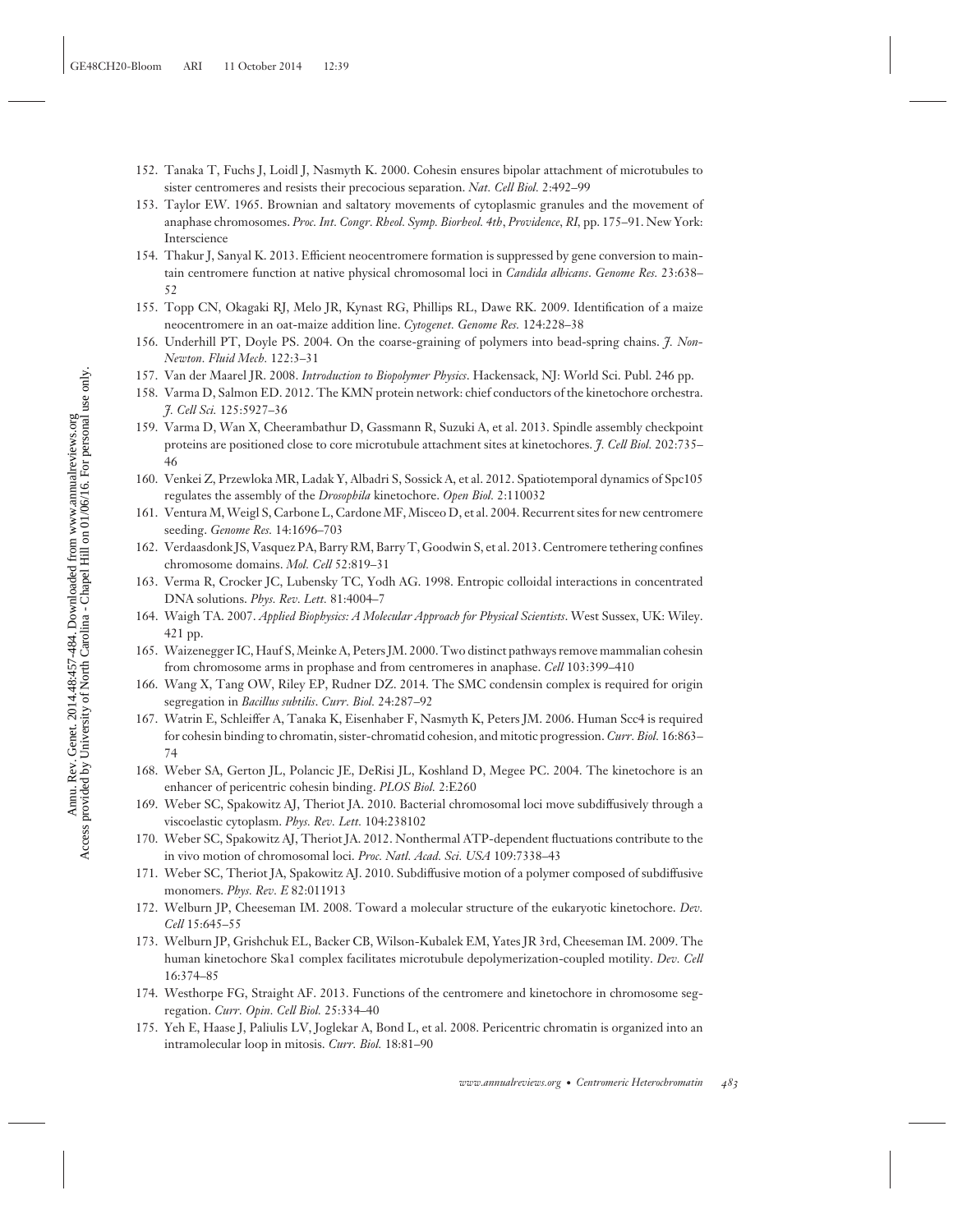- 176. Yeh E, Skibbens RV, Cheng JW, Salmon ED, Bloom K. 1995. Spindle dynamics and cell cycle regulation of dynein in the budding yeast, *Saccharomyces cerevisiae*. *J. Cell Biol.* 130:687–700
- 177. Zhu X, Kundukad B, van der Maarel JR. 2008. Viscoelasticity of entangled λ-phage DNA solutions. *J. Chem. Phys.* 129:185103
- 178. Zimm BH. 1956. Dynamics of polymer molecules in dilute solution: viscoelasticity, flow birefringence and dielectric loss. *J. Chem. Phys.* 24:269–78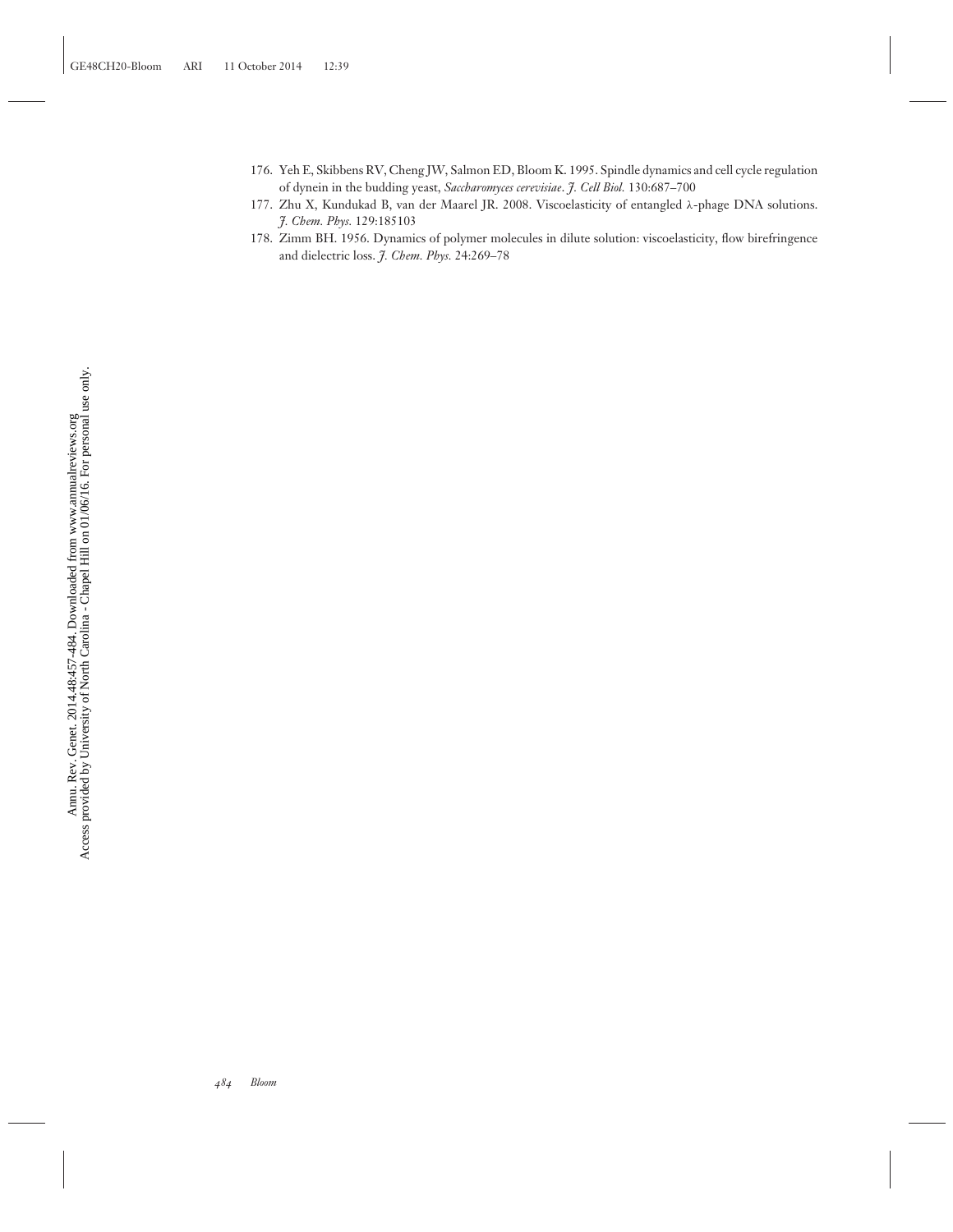# **Contents**

*v*

**Annual Review of Genetics**

| L1 Retrotransposons and Somatic Mosaicism in the Brain                                                                                                 |
|--------------------------------------------------------------------------------------------------------------------------------------------------------|
| Factors Underlying Restricted Crossover Localization<br>in Barley Meiosis<br>James D. Higgins, Kim Osman, Gareth H. Jones, and F. Chris H. Franklin 29 |
| pENCODE: A Plant Encyclopedia of DNA Elements<br>Amanda K. Lane, Chad E. Niederhuth, Lexiang Ji, and Robert J. Schmitz 49                              |
| Archaeal DNA Replication                                                                                                                               |
| Molecular Genetic Dissection of Quantitative Trait Loci Regulating<br><b>Rice Grain Size</b>                                                           |
| Exploring Developmental and Physiological Functions of Fatty Acid<br>and Lipid Variants Through Worm and Fly Genetics                                  |
| Quality Control and Infiltration of Translation by Amino Acids<br>Outside of the Genetic Code                                                          |
| Vulnerabilities on the Lagging-Strand Template: Opportunities for<br>Mobile Elements                                                                   |
| Self-Organization of Meiotic Recombination Initiation: General<br>Principles and Molecular Pathways                                                    |
| Cancer: Evolution Within a Lifetime<br>Marco Gerlinger, Nicholas McGranahan, Sally M. Dewhurst, Rebecca A. Burrell,                                    |
| Diverse Epigenetic Mechanisms of Human Disease                                                                                                         |
| From Egg to Gastrula: How the Cell Cycle Is Remodeled During the<br>Drosophila Mid-Blastula Transition                                                 |